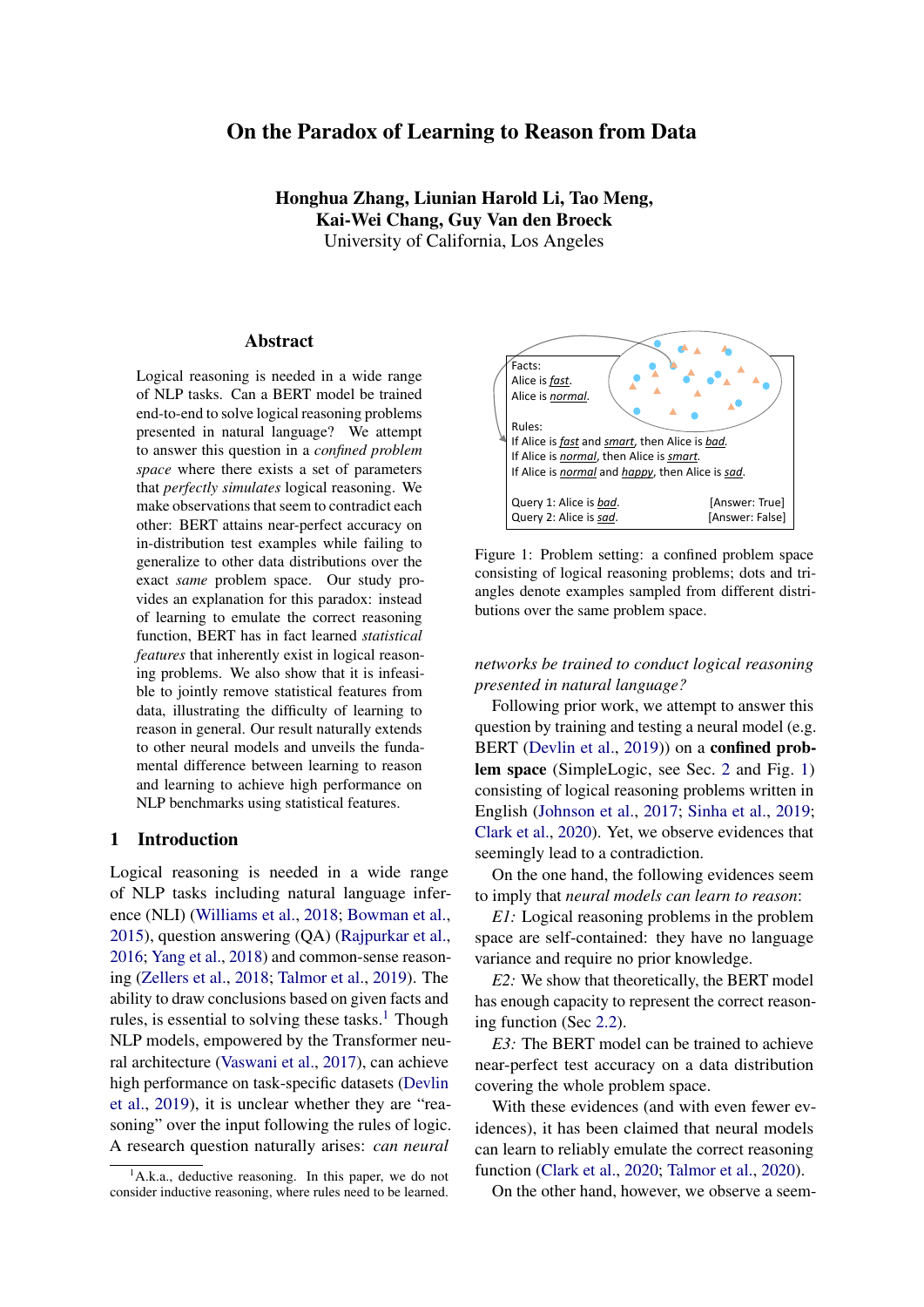ingly contradictory phenomenon: the models attaining near-perfect accuracy on one data distribution do not generalize to other distributions within *the same problem space*. Since the correct reasoning function does not change across data distributions, it follows that *the model has not learned to reason*.

The paradox lies in that if a neural model *has* learned reasoning, it should not exhibit such a generalization failure; if the model *has not* learned reasoning, it is baffling how it manages to achieve near-perfect test accuracy on a training distribution that covers the entire problem space. Note that what we observed is not a common case of out-of-distribution (OOD) generalization failure: (1) the problem space is confined and simple (see *E1,E2*); (2) the correct reasoning function is invariant across data distributions; (3) the training distribution covers the whole problem space. On the contrary, discussions on OOD generalization often involve open problem space [\(Lin et al.,](#page-8-4) [2019;](#page-8-4) [Gontier et al.,](#page-8-5) [2020;](#page-8-5) [Wald et al.,](#page-9-8) [2021\)](#page-9-8) and domain/concept mismatch between training and testing distribution [\(Yin et al.,](#page-9-9) [2021;](#page-9-9) [Koh et al.,](#page-8-6) [2021\)](#page-8-6).

Upon further investigation, we provide an explanation for this paradox: the model attaining high accuracy only on in-distribution test examples has not learned to reason. In fact, the model has learned to use *statistical features* in logical reasoning problems to make predictions rather than to emulate the correct reasoning function.

Our first observation is that even the simplest statistic of a reasoning problem can give away significant information about the true label (Sec[.4.1\)](#page-4-0): for example, by only looking at the number of rules in a reasoning problem, we can predict the correct label better than a random guess. Unlike dataset biases/artifacts identified in typical NLP datasets, which are often due to biases in the dataset collection/annotation process [\(Gururangan](#page-8-7) [et al.,](#page-8-7) [2018;](#page-8-7) [Clark et al.,](#page-8-8) [2019;](#page-8-8) [He et al.,](#page-8-9) [2019\)](#page-8-9), statistical features inherently exist in reasoning problems and are not specific to certain data distributions. We show that statistical features can hinder model generalization performance; moreover, we argue that there are potentially countless statistical features and it is computationally expensive to jointly remove them from training distributions.

Our study establishes the dilemma of learning to reason from data: on the one hand, when a model is trained to learn a task from data, it always tends to learn statistical patterns, which inherently exist in reasoning examples; on the other hand, however, the rules of logic never rely on statistical patterns to conduct reasoning. Since it is difficult to construct a logical reasoning dataset that contains no statistical features, it follows that learning to reason from data is difficult.

Our findings unveil the fundamental difference between "learning to reason" and "learning to solve a typical NLP task." For most NLP tasks, one of the major goal for a neural model is to learn statistical patterns: for example, in sentiment analysis [\(Maas](#page-9-10) [et al.,](#page-9-10) [2011\)](#page-9-10), a model is *expected* to learn the strong correlation between the occurrence of the word "happy" and the positive sentiment. However, for logical reasoning, even though numerous statistical features inherently exist, models should not be utilizing them to make predictions. Caution should be taken when we seek to train neural models endto-end to solve NLP tasks that involve both logical reasoning and prior knowledge and are presented with language variance [\(Welleck et al.,](#page-9-11) [2021;](#page-9-11) [Yu](#page-9-12) [et al.,](#page-9-12) [2020\)](#page-9-12), which could potentially lead to even stronger statistical features, echoing the findings of [Elazar et al.](#page-8-10) [\(2021\)](#page-8-10); [McCoy et al.](#page-9-13) [\(2019\)](#page-9-13).

# <span id="page-1-0"></span>2 SimpleLogic: A Simple Problem Space for Logical Reasoning

We define *SimpleLogic*, a class of logical reasoning problems based on propositional logic. We use SimpleLogic as a controlled testbed for testing neural models' ability to conduct logical reasoning.

SimpleLogic only contains deductive reasoning examples. To simplify the problem, we remove language variance by representing the reasoning problems in a templated language and limit their complexity (e.g., examples have limited input lengths, number of predicates, and reasoning depths).

Solving SimpleLogic does not require significant model capacity. We show that a popular pre-trained language model BERT [\(Devlin et al.,](#page-8-1)  $(2019)^2$  $(2019)^2$  $(2019)^2$  $(2019)^2$  has more than enough model capacity to solve SimpleLogic by constructing a parameterization of BERT that solves SimpleLogic with 100% accuracy (Sec. [2.2\)](#page-2-0).

#### 2.1 Problem Space Definition

Before defining SimpleLogic, we introduce some basics for propositional logic. In general, reasoning

<span id="page-1-1"></span> ${}^{2}$ BERT is one of the most popular language model backbones for NLP downstream models. In this paper, we use BERT as a running example and our conclusion can be naturally extended to other Transformer-based NLP models.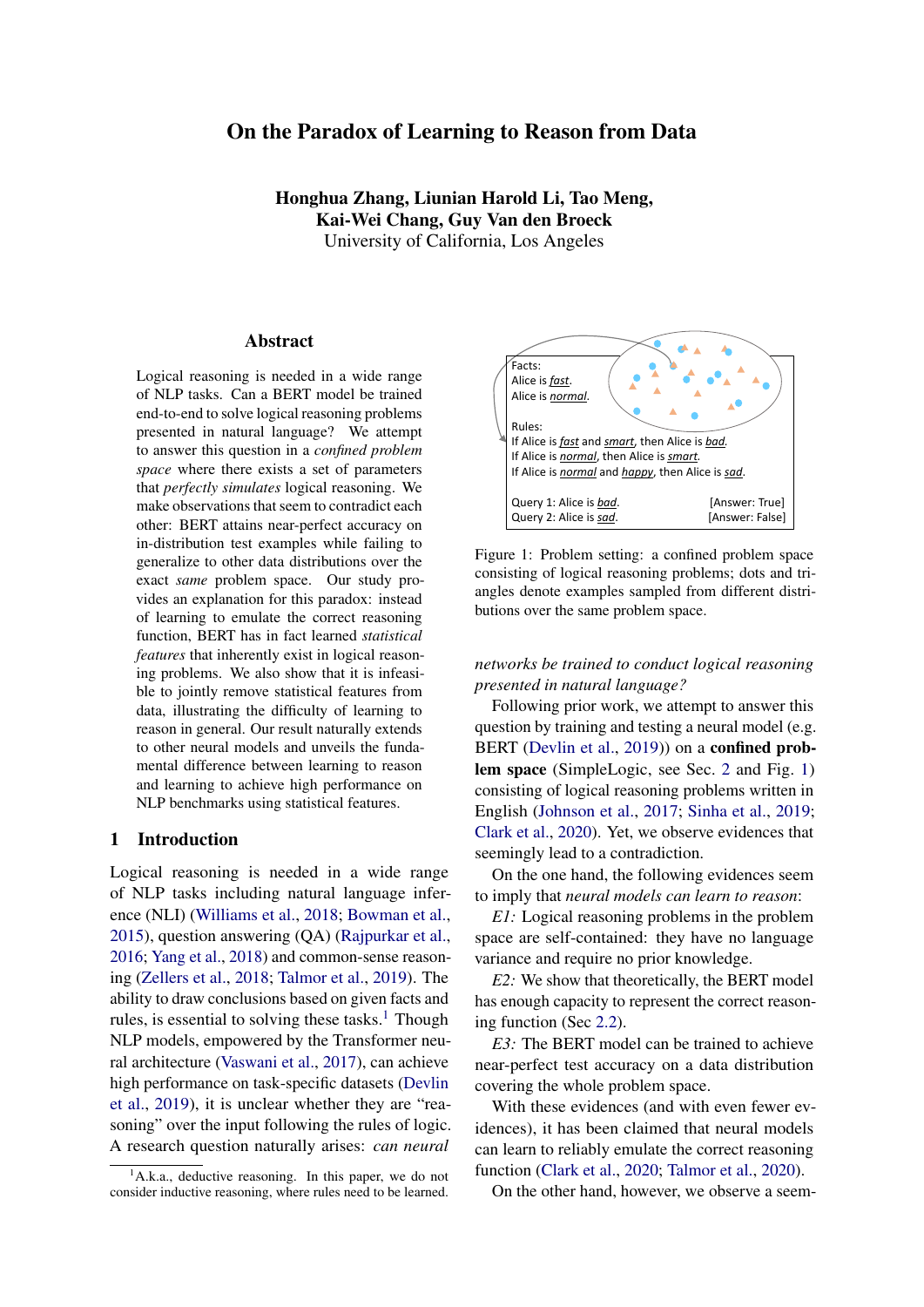in propositional logic is NP-complete; hence, we only consider propositional reasoning with *definite clauses*. A definite clause in propositional logic is a *rule* of the form  $A_1 \wedge A_2 \wedge \cdots \wedge A_n$  ! B, where  $A_i$ s and  $B$  are *predicates* that take values in "True" or "False"; we refer to the left hand side of a rule as its *body* and the right hand side as its *head*. In particular, a definite clause is called a *fact* if its body is empty (i.e.  $n = 0$ ). A *propositional theory* (with only definite clauses)  $\bar{T}$  is a set of rules and facts, and we say a predicate Q *can be proved* from  $\overline{T}$  if either (1)  $\overline{Q}$  is given in  $\overline{T}$  as a fact or (2)  $A_1 \wedge \cdots \wedge A_n$  !  $\circ$  is given in T as a rule where  $A_i$ s can be proved.

Each example in SimpleLogic is a propositional reasoning problem that only involves definite clauses. In particular, each example is a tuple (*facts*, *rules*, *query*, *label*) where (1) *facts* is a list of predicates that are known to be True, (2) *rules* is a list of rules represented as definite clauses, (3) *query* is a single predicate, and (4) *label* is either True or False, denoting whether the query predicate can be proved from *facts* and *rules*. Figure [1](#page-0-1) shows such an example. Furthermore, we enforce some simple constraints to control the difficulty of the problems. For each example in SimpleLogic, we require that:

- the number of predicates (#pred) that appear in facts, rules and query ranges from 5 to 30, and all predicates are sampled from a fixed vocabulary containing 150 adjectives such as "happy" and "complicated"; note that the predicates in SimpleLogic have no semantics;
- the number of rules (#rule) ranges from 0 to 4 #pred, and the body of each rule contains 1 to 3 predicates; i.e.  $A_1 \wedge \cdots \wedge A_n$  ! B with  $n > 3$  is not allowed;
- the number of facts (#fact) ranges from 1 to #pred;
- $\bullet$  the reasoning depth<sup>[3](#page-2-1)</sup> required to solve an example ranges from 0 to 6.

We use a simple template to encode examples in SimpleLogic as natural language input. For example, we use "*Alice is X.*" to represent the fact that X is True; we use "*A and B, C.*" to represent the rule A ^ B ! C; we use "*Query: Alice is Q.*" to represent the query predicate Q. Then we concatenate *facts*, *rules* and *query* as *[CLS] facts. rules*

<span id="page-2-2"></span>

If *smart* and *cautious*, *sad*. If *smart*, *evil.* [SEP]

Figure 2: A BERT-base model that simulates the forward-chaining algorithm. The first layer parses text input into the desired format. Each reasoning layer performs one step of forward-chaining, adding some predicates to the Proved Facts, and the rules being used are underlined in green; e.g. Reasoning Layer 2 use the rule "smart ! evil" to prove the predicate *evil*.

*[SEP] query [SEP]* and supplement it to BERT to predict the correct *label*.

# <span id="page-2-0"></span>2.2 BERT Has Enough Capacity to Solve SimpleLogic

In the following, we show that BERT has enough capacity to solve all examples in SimpleLogic. In particular, we explicitly construct a parameterization for BERT such that the fixed-parameter model solves all problem instances in SimlpleLogic. Note that we only prove the existence of such a parameterization, but do not discuss whether such a parameterization can be learned from sampled data until Sec. [3.](#page-3-0)

<span id="page-2-3"></span>Theorem 1. *For BERT with* n *layers, there exists a set of parameters such that the model can correctly solve any reasoning problem in SimpleLogic that requires* n 2 *steps of reasoning.*

We prove this theorem by construction; in particular, we construct a fixed set of parameters for BERT to simulate the forward-chaining algorithm.

Here we show a sketch of the proof, and refer readers to Appendix [C](#page-12-0) for the full proof. As illustrated in Figure [2,](#page-2-2) our construction solves a logical reasoning example in a layer-by-layer fashion. The

<span id="page-2-1"></span><sup>3</sup> For a query with label *True*, its reasoning depth is given by the depth of the shallowest proof tree; for a query with label *False*, its reasoning depth is the maximum depth of the shallowest failing branch in all *possible* proof trees.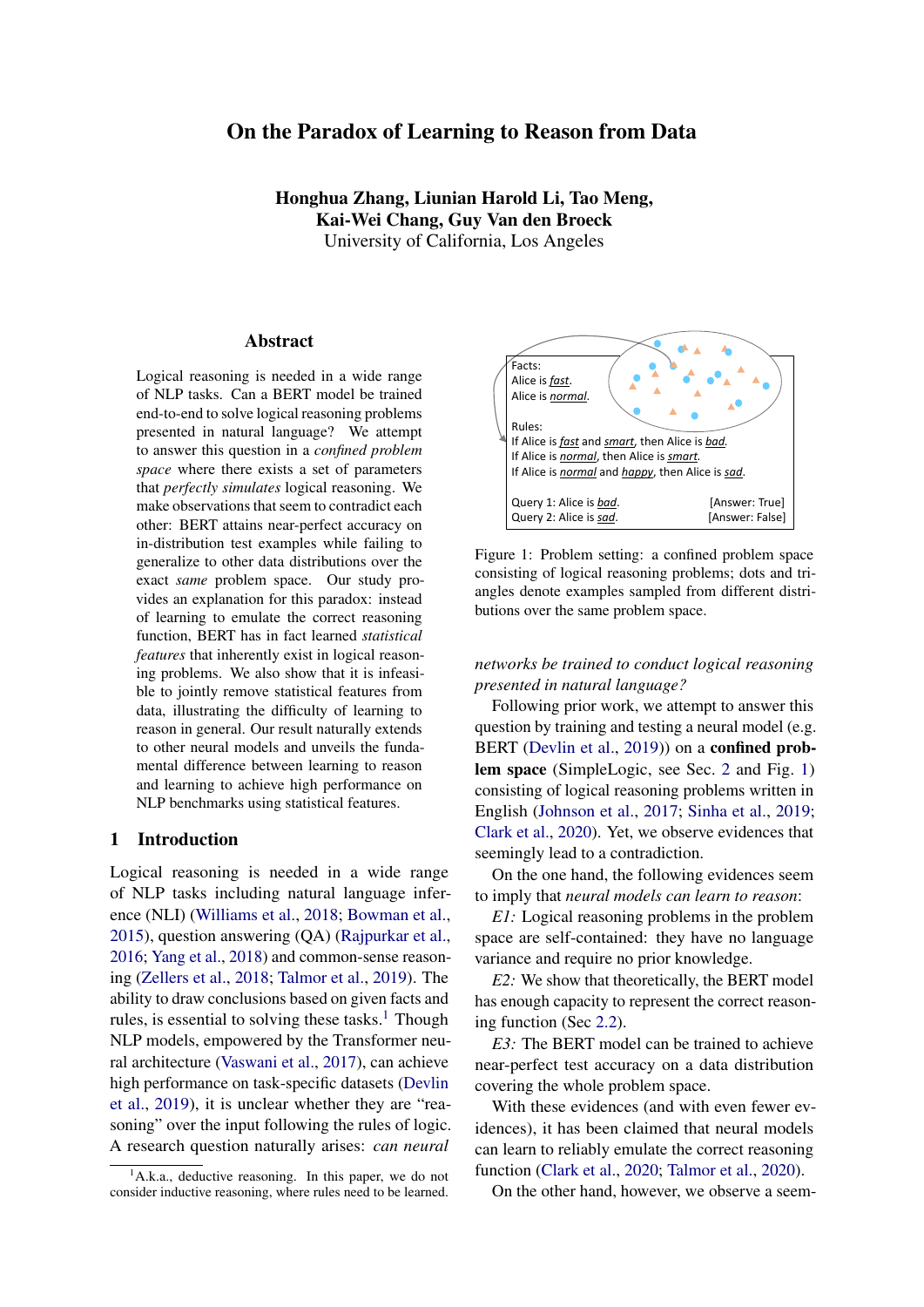<span id="page-3-2"></span>

Figure 3: An illustration of a logical reasoning problem (right) in SimpleLogic being sampled by Rule-Priority (RP) and Label-Priority (LP), respectively. Predicates with label *True* are denoted by filled circles.

1st layer of BERT parses the input sequence into the desired format. Layer 2 to layer 10 are responsible for simulating the forward chaining algorithm: each layer performs one step of reasoning, updating the True/False label for predicates. The last layer also performs one step of reasoning, while implicitly checking if the query predicate has been proven and propagating the result to the first token. The parameters are the same across all layers except for the Parsing Layer (1st layer).

We implemented the construction in PyTorch, following the exact architecture of the BERT-base model. The "constructed BERT" solves all the problems in SimpleLogic of reasoning depth 10 with 100% accuracy, using only a small proportion of the parameters.[4](#page-3-1)

# <span id="page-3-0"></span>3 BERT Fails to Learn to Solve SimpleLogic

In this section, we study whether it is possible to train a neural model (e.g., BERT) to reason on SimpleLogic. We follow prior work [\(Clark et al.,](#page-8-3) [2020\)](#page-8-3) to randomly sample examples from the problem space and train BERT on a large amount of sampled data. We consider two natural ways to sample data from SimpleLogic and expect that if a model has learned to reason, the model should be able to solve examples generated by any sampling methods.

#### <span id="page-3-3"></span>3.1 Sampling Examples from SimpleLogic

When sampling examples from a finite domain, one naive approach is to uniformly sample from the domain. However, uniform sampling is not desirable: by computation, it is easy to show that over 99:99% of the examples generated by uniform sampling have 30 predicates and 120 rules. This is a serious problem in terms of *coverage*: we expect a reasonable dataset to cover reasoning examples of different #pred, #fact and #rule. Hence, we instead consider the following two intuitive ways of sampling examples:

Rule-Priority (RP). To solve the major issue with uniform sampling, in Rule-Priority, we first randomly sample #pred, #fact and #rule uniformly at random from  $[5, 30]$ ,  $[1, #pred]$  and  $[1, 4 #pred]$ respectively, ensuring that all three aspects are covered by a non-trivial number of examples. Then, we randomly sample some predicates, facts and rules based on the given #pred, #rule and #fact. The query is also randomly sampled, and its label is computed by forward-chaining based on the given facts and rules.

Lable-Priority (LP). In Rule-Priority, we first randomly generate rules and facts, which then determines the label for each predicate. In Label-Priority (LP), we consider generating examples in the "reversed" order: we first randomly assign a True/False label to each predicate and then randomly sample some rules and facts that are *consistent* with the pre-assigned labels.

Figure [3](#page-3-2) shows an example illustrating the two sampling methods. Both LP and RP are very general, covering the whole problem space. We refer readers to the Appendix for further details on the sampling algorithms.

# 3.2 BERT Trained on Randomly Sampled Data Cannot Generalize

Following the two sampling regimes described above, we randomly sample two sets of examples from SimpleLogic: for each reasoning depth from 0 to 6, we sample 80k examples from SimpleLogic via algorithm RP (LP) and aggregate them as dataset RP (LP), which contains 560k examples in total. We then split it as training/validation/test set. We train a BERT-base model [\(Devlin et al.,](#page-8-1) [2019\)](#page-8-1) on RP and LP, respectively. We train for 20 epochs with a learning rate of  $4-10^{-5}$ , a warm-up ratio of 0:05, and a batch size of 64. Training takes less

<span id="page-3-1"></span> ${}^{4}$ Code available at [https://github.com/](https://github.com/joshuacnf/paradox-learning2reason) [joshuacnf/paradox-learning2reason](https://github.com/joshuacnf/paradox-learning2reason).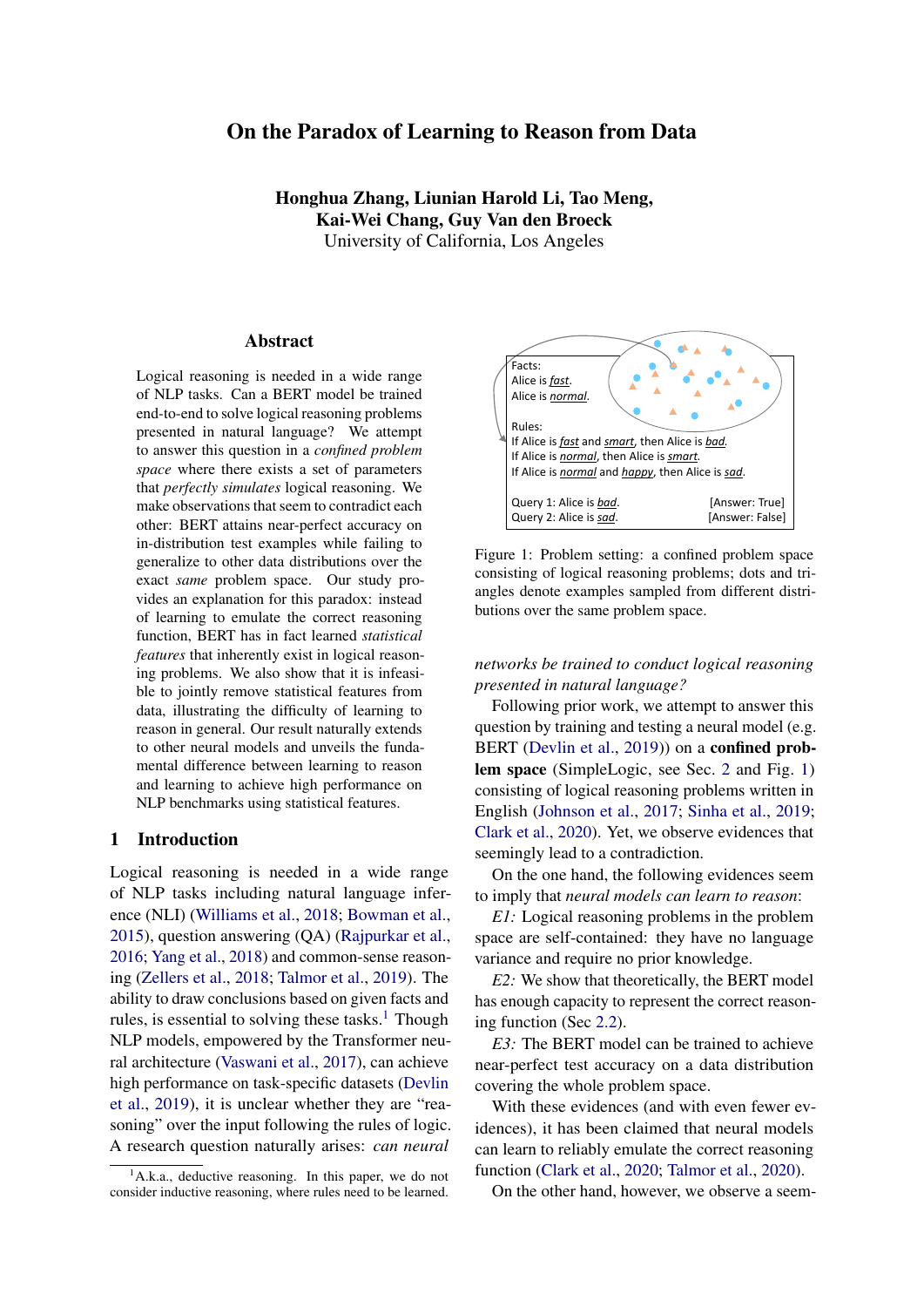than 2 days on 4 NVIDIA 1080Ti / 2080Ti GPUs with 12Gb GPU memory.

BERT performs well on the training distribution. The first and last rows of Table [1](#page-4-1) show the test accuracy when the test and train examples are sampled by the same algorithm (e.g., for row 1, the model is trained on the training set of RP and tested on the test set of RP). In such scenarios, the models can achieve near-perfect performance similar to the observations in prior work [\(Clark et al.,](#page-8-3) [2020\)](#page-8-3). Both sampling algorithms are general in the sense that every instance in SimpleLogic has a positive probability to be sampled; hence, the intuition is that the model has learned to emulate the correct reasoning function.

BERT fails to generalize. However, at the same time, we observe a rather counter-intuitive finding: the test accuracy drops significantly when the train and test examples are sampled via different algorithms. Specifically, as shown in the second and third rows of Table [1,](#page-4-1) the BERT model trained on RP fails drastically on LP, and vice versa. Since the correct reasoning function does not change across different data distributions, this generalization failure indicates BERT is has not learned to conduct logical reasoning. A subsequent question naturally arise: is this simply because LP and RP are complementary? Can the model learn to reason if we train the model on data sampled by both algorithms?

Training on both RP and LP is not enough. We train BERT on the mixture of RP and LP, and BERT again achieves nearly perfect test accuracy. Can we now conclude that BERT has learned to approximate the correct reasoning function? We slightly tweak the sampling algorithm of LP by increasing the expected number of alternative proof trees to generate LP . Unfortunately, we observe that the model performance again drops significantly on LP (Table [2\)](#page-4-2). Such a result resembles what we observed in Table [1,](#page-4-1) even when we are enriching our training distribution with different sampling methods. In fact, we find *no evidence* that consistently enriching the training distribution will bring a transformative change such that the model can learn to reason.

Discussion. The experiments above reveal a pattern of generalization failure: if we train the model on one data distribution, it fails almost inevitably on a different distribution. In other words, the

<span id="page-4-1"></span>

| RP | RP   99.9 99.8 99.7 99.3 98.3 97.5 95.5<br>LP   99.8 99.8 99.3 96.0 90.4 75.0 57.3   |  |  |  |
|----|--------------------------------------------------------------------------------------|--|--|--|
| LP | RP   97.3 66.9 53.0 54.2 59.5 65.6 69.2<br>LP   100.0 100.0 99.9 99.9 99.7 99.7 99.0 |  |  |  |

Table 1: Test accuracy on LP/RP for the BERT model trained on LP/RP; the accuracy is shown for test examples with reasoning depth from 0 to 6. BERT trained on RP achieves almost perfect accuracy on its test set; however the accuracy drops significantly when it's tested on LP (vice versa).

<span id="page-4-2"></span>

| Test   0 1 2 3 4 5 6                                                              |  |  |  |  |
|-----------------------------------------------------------------------------------|--|--|--|--|
| RP&LP 99.9 99.9 99.8 99.4 98.8 98.1 95.6<br>LP 98.1 97.2 92.5 80.3 65.8 55.6 55.2 |  |  |  |  |

Table 2: BERT trained on a mixture over RP and LP fails on LP<sup>\*</sup>, a test set that slightly differs from LP.

model seems to be emulating an incorrect "reasoning function" specific to its training distribution.

# 4 BERT Learns Statistical Features

To this point, we have shown that a BERT model achieving high in-distribution accuracy did not learn the correct reasoning function. In this section, we seek to provide an explanation for this peculiar generalization failure. Our analysis suggests that for the task of logical reasoning, even the simplest statistics of the example can give away significant information about the label, which we denote as *statistical features*. Such statistical features are inherent to the task of logical reasoning rather than a problem with specific datasets. When BERT is trained on data with statistical features, it tends to make predictions based on such features rather than learning to emulate the correct reasoning function; thus, BERT fails to generalize to the whole problem space. However, unlike the shallow shortcuts found in other typical NLP tasks, such statistical features can be countless and extremely complicated, and thus very difficult to be removed from training data.

### <span id="page-4-0"></span>4.1 Statistical Features Inherently Exists

What is a statistical feature? If a certain statistic of an example has a strong correlation with its label, we call it a *statistical feature*.

As an illustrating example, we consider the number of rules in a reasoning problem (#rule). As shown in Figure [4a,](#page-5-0) the #rule for reasoning prob-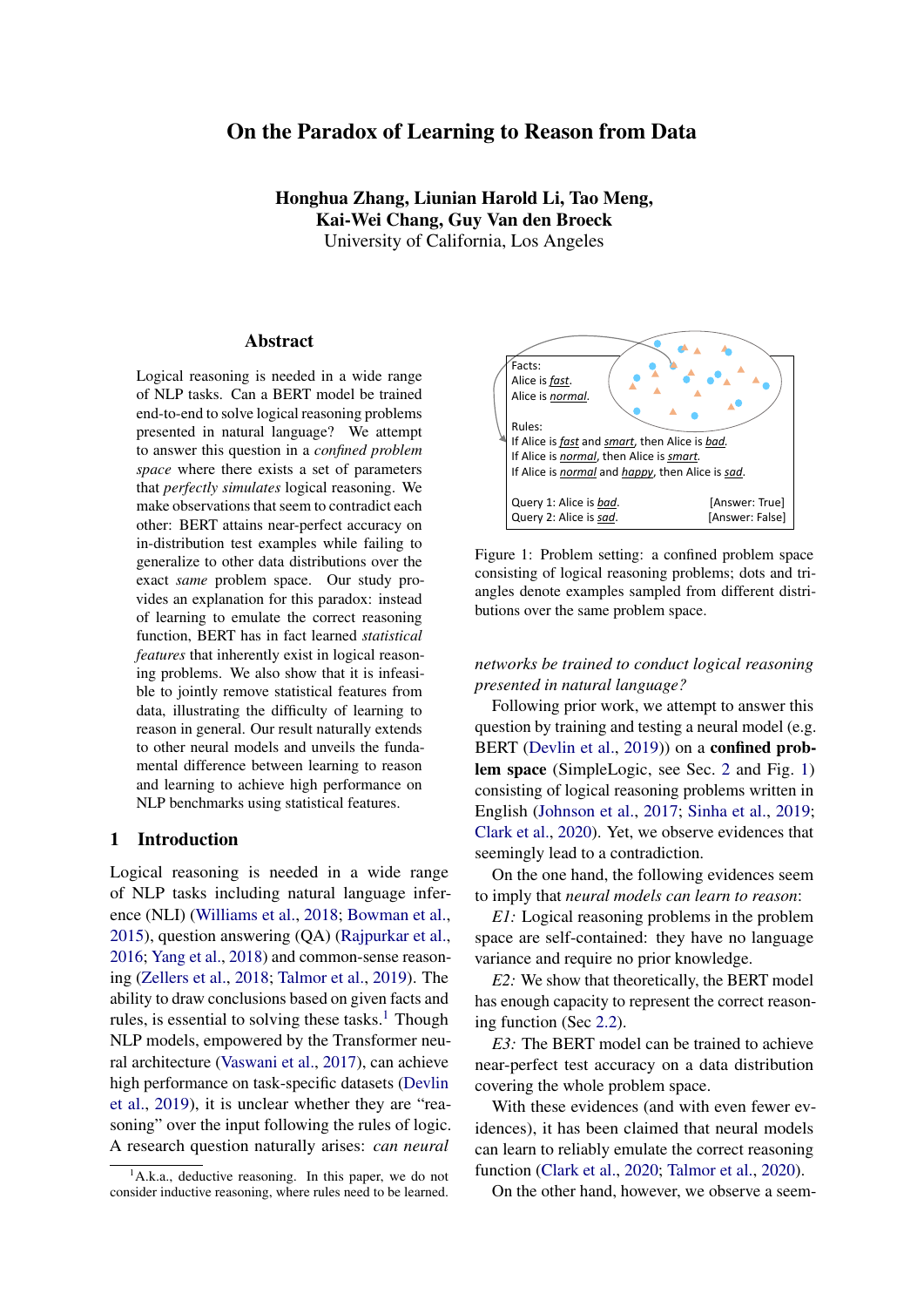<span id="page-5-0"></span>

(a) RP: Pr(label =  $1 / \text{true}$ ) > 0.5 for #rule > 40.



(b) RP\_balance:  $Pr(\text{label} = 1 \mid \text{true})$  0.5 for #rule 80.

Figure 4:  $Pr(\text{label} = 1 / \# \text{rule})$  (the blue columns) and Pr(#rule) (the green curves) for RP and RP\_balance, respectively. After removing #rule as a statistical feature (RP\_balance),  $Pr(\text{label} = 1 \mid \text{true})$  approaches 0.5 for  $\# rule$  80 while Pr(#rule) does not change.

lems in RP exhibit a strong correlation with their labels: when  $\text{true} > 40$ , the number of positive examples exceeds 50% by large margins; formally,  $Pr_e$  RP(label(e) = 1 / #rule(e) = x) > 0.5 for  $x > 40$ , which makes it possible for the model to guess the label of an example with relatively high accuracy by only using its #rule. Hence, we call #rule a statistical feature for the dataset RP.

Statistical features are inherent to logical reasoning problems. Continuing with our example, we show that #rule *inherently* exists as a statistical feature for logical reasoning problems in general; that is, it is not specific to the RP dataset. Consider the following property about logical entailment:

# Property (Monotonicity of entailment). *Any additional facts and rules can be freely added to the hypothesis of any proven fact.*

It follows that, intuitively, given a fixed set of predicates and facts, any predicate is more likely to be proved when more rules are given, that is,  $Pr(\text{label}(e) = 1 \mid \text{true}(e) = x)$  should increase (roughly) monotonically as  *increases. Since this* intuition assumes nothing about data distributions, it follows that such statistical patterns should naturally exist in any dataset that is not adversarially

<span id="page-5-2"></span>

Figure 5: For RP,  $Pr$ (label = 1 / branching\_factor) decreases as branching\_factor increases.

constructed. In addition to RP, we also verify that both LP and the uniform distribution exhibit similar statistical patterns, which we refer readers to Appendix for further details.

Statistical features are countless. In addition to #rule, numerous statistical features potentially exist. For example, as facts can be seen as special form of rules, it follows from previous argument that #fact is also positively correlated with labels. Statistical features can be more complicated than just #rule or #fact. For example, the average number of predicates in rules of a reasoning problem can also leak information about its label. Note that the right-hand side of a rule is only proved if all predicates on its left-hand side are proved. Then, it is immediate that rules of the form  $A/B$ ;  $C$  !  $D$ are less likely to be "activated" than rules of the form  $A \mid D$ . Following this intuition, we can define the following statistic: for an example e, let

branching\_factor(
$$
\theta
$$
)  
=\frac{\#fact(e) +  
\#fact( $\theta$ ) +  
\#fact( $\theta$ ) + $\#$ rule( $\theta$ )

In this definition, we are computing the average number of predicates in the rules, where facts are treated as rules with one predicate.<sup>[5](#page-5-1)</sup> Our intuition suggests that the larger the branching\_factor, the less likely an example will be positive; we verify that this intuition holds for RP, as shown in Figure [5.](#page-5-2) Just like #rule, we observe that branching\_factor is also a statistical feature for LP and the uniform distribution; see details in Appendix.

Now we have shown that, though there are simple statistical features like #rule, some (e.g. branching factor) can be less intuitive to call to mind; in light of this, it is not hard to imagine that some statistical features can be so complex that they cannot

<span id="page-5-1"></span> $5B$ Franching factor: with more predicates on the left-hand side of the rules, the proof tree has more branches.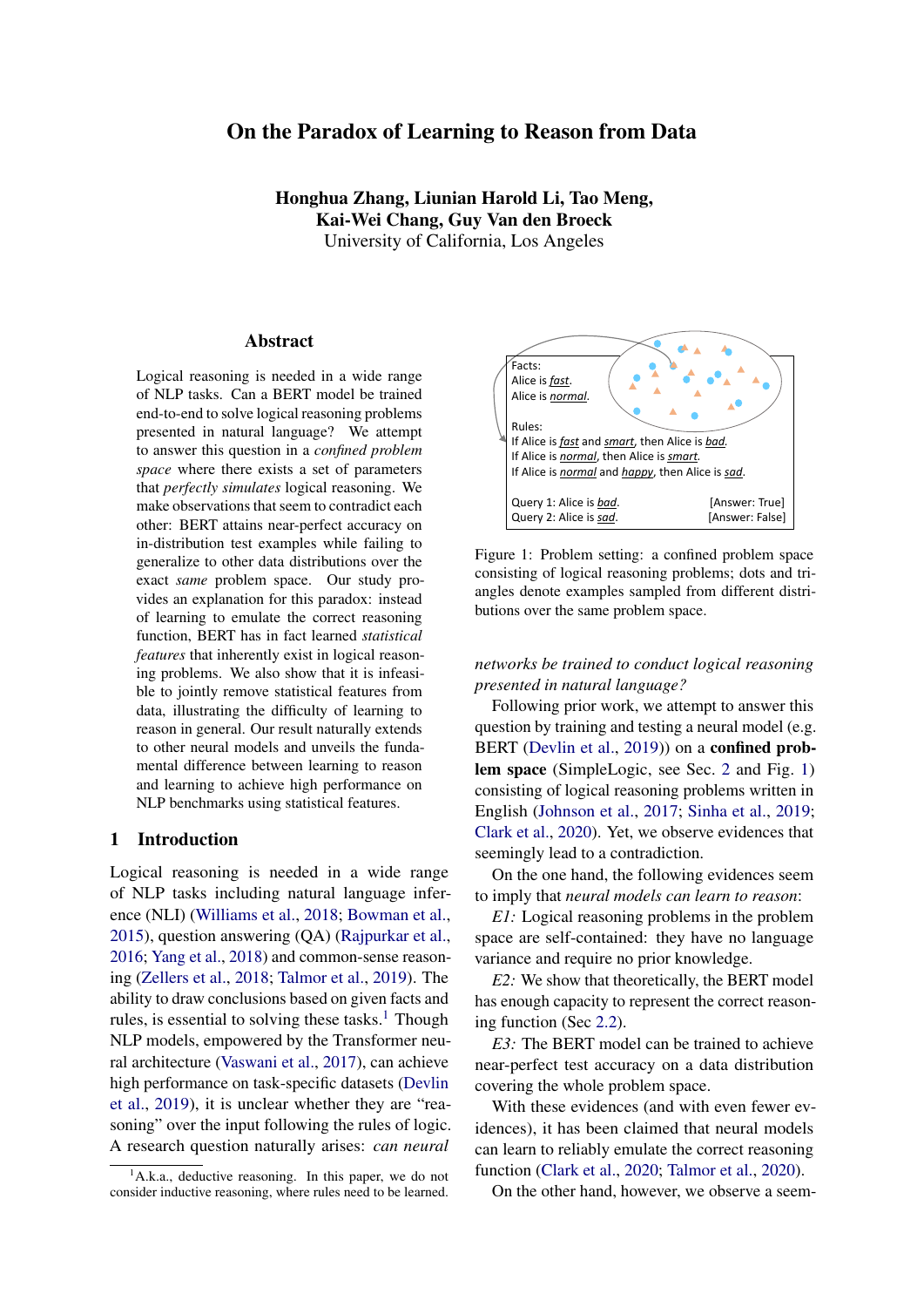<span id="page-6-0"></span>

| Train Test   0 1 2 3 4 5 6 |                                                                                                                                |  |  |  |  |
|----------------------------|--------------------------------------------------------------------------------------------------------------------------------|--|--|--|--|
|                            | RP 99.8 99.7 99.7 99.4 98.5 98.1 97.0<br>RP_b RP_b 99.4 99.6 99.2 98.7 97.8 96.1 94.4<br>LP 99.6 99.6 99.6 97.6 93.1 81.3 68.1 |  |  |  |  |
| <b>RP</b>                  | RP 99.9 99.8 99.7 99.3 98.3 97.5 95.5 RP_b 99.0 99.3 98.5 97.5 96.7 93.5 88.3 LP 99.8 99.8 99.3 96.0 90.4 75.0 57.3            |  |  |  |  |

Table 3: The model trained on RP performs worse on RP\_balance (RP\_b). This indicates that the model is using the statistical feature #rule to make predictions.

even be manually constructed by humans. In particular, statistical features can also be *compositional*: one can define a *joint* statistical feature by combining multiple ones (e.g., branching factor and #rule), which further adds to the complexity. Thus, it is infeasible to identify all statistical features.

### 4.2 Statistical Features Inhibit Model Generalization

Having verified that statistical features inherently exist for logical reasoning problems, in this section we study how they affect the model behavior. We show that (1) when statistical features are presented in training distributions, BERT tends to utilize them to make predictions; (2) after removing one statistical feature from training data, the model generalizes better. It follows that statistical features can hinder the model from learning the correct reasoning function, explaining the generalization failure we observed in Section [3.](#page-3-0)

Example: removing one statistical feature. We use #rule as an example to illustrate how to remove statistical features from a training dataset  $D$ ; in particular, there are three criteria that we need to satisfy: (1) label is balanced for the feature; (2) the marginal distribution of the feature remains unchanged; (3) the dataset size remains unchanged.

Formally, our first goal is to sample  $D^{\ell}$  D such that, for all  $x$ :

 $Pr_e \sim \text{[label}(e) = 1 \text{]}$  #rule(e) = x) = 0:5

Intuitively, this equation says that on  $D^{\ell}$ , one cannot do better than 50% by only looking at the #rule of an example. Specifically, for all possible values of x, if  $Pr_e D(label(e)=1 / \#rule(e)=x) > 0.5$ , we drop some positive examples with  $\#rule = x$  from D; otherwise, we drop some negative examples.

However, we would not meet the second criterion by naively dropping the minimum number of examples; consider the following statistics for RP:

| #rule | before drop<br>#examples / positive % | after drop<br>#examples / positive % |
|-------|---------------------------------------|--------------------------------------|
| 38    | 6860/49.9%                            | 6822/50.0%                           |
| 80    | 2322/92.7%                            | 339/50.0%                            |

As shown in the table, if we were to naively drop the minimum number examples from RP such that Equation 1 is satisfied, we will be left with only 339 examples with  $\text{true} = 80$ , where the number (6822) of examples with #rule = 38 remains unchanged. This could be a serious issue in terms of dataset *coverage*: examples with some particular #rule will dominate  $D^{\theta}$  and there will not be enough examples for other #rule. Recall that this is also the reason we choose RP/LP over uniform sampling to generate our datasets (Sec. [3.1\)](#page-3-3). Hence, we also need to make sure that as we remove statistical features from D, their marginal distributions in  $D^{\ell}$ stay close to  $D$ :

$$
\text{Pr}_{e \ D^0}(\# \text{rule}(e)) = \text{Pr}_{e \ D}(\# \text{rule}(e)) :
$$

In this way,  $D^{\theta}$ 's coverage of examples with different #rule remains the same as D.

When both criteria (1) and (2) are satisfied, the size of  $D^0$  will be *much smaller* than D and the ratio  $k = jDj=jD^{\circ}j$  can be estimated from min<sub>x</sub> Pr<sub>e</sub> $_D$ (label(e)=1 *j* #rule(e)=x). Hence, to make sure that criterion (3) is met, that is the size of  $D^{\theta}$  is the same as D, we need to pre-sample k D and obtain  $D^{\theta}$  by down-sampling.

Following this approach, by down-sampling from  $k$  RP, we construct RP\_balance, where #rule is no longer a statistical feature. A rough estimation shows that if we were to balance  $Pr_e$ <sub>RP</sub>(label(*e*) = 1/#rule(*e*) = *x*) for *x* up to 110, the ratio  $k > 100$ , that is, we need to spend over 100x running time (200 hours on a 40-core CPU) to pre-sample roughly 56 million examples; the computational cost would be even more expensive if we want to completely remove #rule as a statistical feature. Hence, we only balance this conditional probability for  $0 \times 80$ , which takes 10x running time (20 hours on a 40-core CPU) to pre-sample 5.6 million examples. This would not be a major problem as 90% of the examples in RP have #rule 80. We train the BERT model on RP\_balance, and the results are reported in Table [3.](#page-6-0)

BERT uses statistical features to make predictions. As shown in Table [3,](#page-6-0) BERT trained on RP shows large performance drop when tested on RP\_balance, while BERT trained on RP\_balance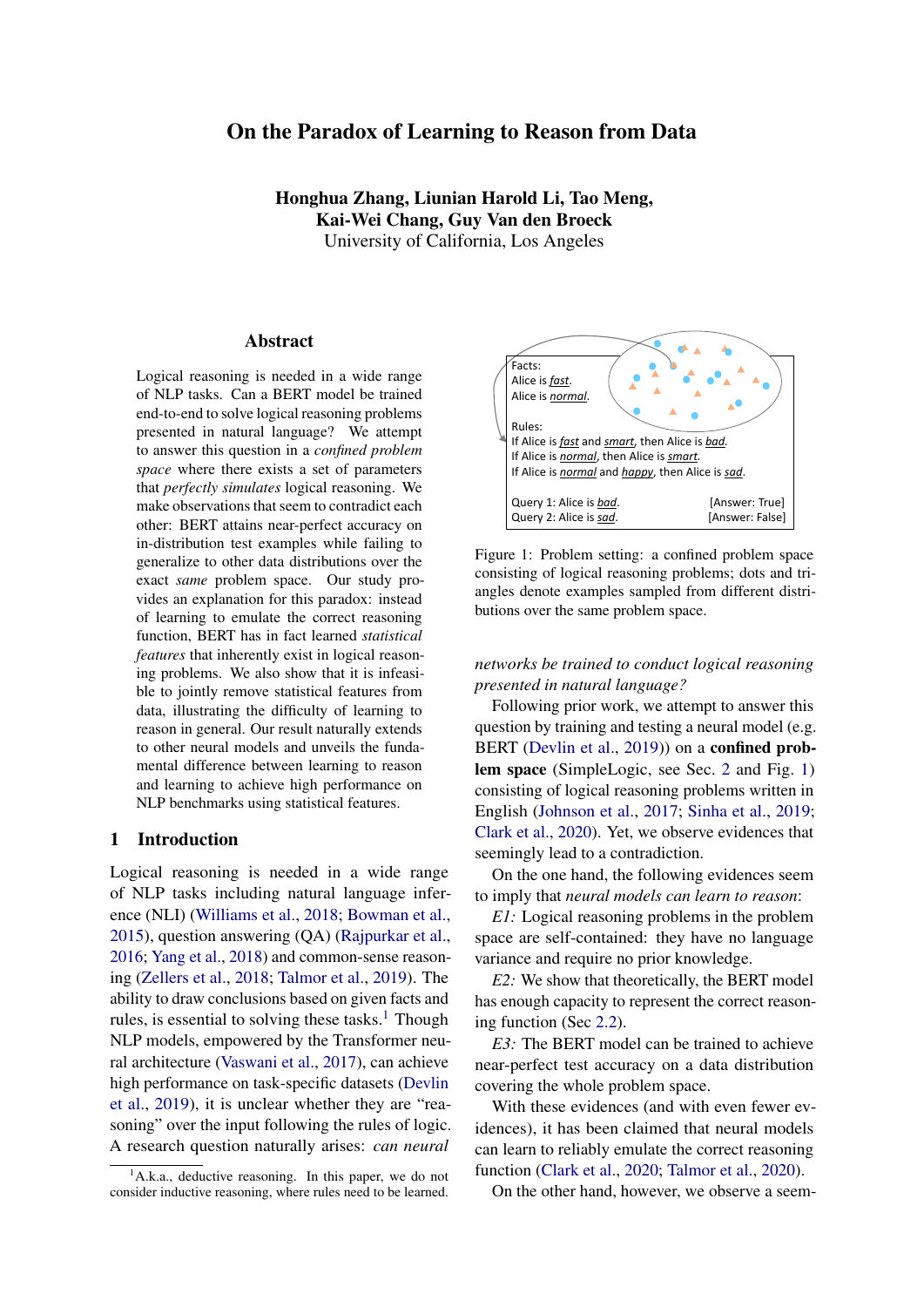shows even better performance on RP than RPtrained BERT. Since RP\_balance is down-sampled from RP, the accuracy drop from RP to RP\_balance can only be explained by that BERT trained on RP is using #rule to make predictions.

Removing statistical features helps generalization. As shown in Table [3,](#page-6-0) compared to RPtrained BERT, BERT trained on RP\_balance achieves higher accuracy when tested on LP; in particular, for examples with reasoning depth 6, the model trained on RP\_balance attains an accuracy of 68:1%, approximately 10% higher than the model trained on RP. This is a clear signal that when #rule is removed as a statistical feature, the model generalizes better, suggesting that statistical features can hinder model generalization.

Statistical features explain the paradox. Now we have a good explanation for the paradox: on the first hand, as we have discussed in Section [4.1,](#page-4-0) statistical features can be arbitrarily complex and powerful neural models can identify and use them to achieve high in-distribution accuracy; on the other hand, since the correlations between statistical features and the labels can change as the data distribution changes (see Appendix for details), the model that uses them to make predictions does not generalize to out-of-distribution examples. Besides, we notice that though the BERT model seem to be generalizing well for reasoning examples of depth < 3, it never achieve 100% accuracy even when tested in-distribution: no matter how strong the statistical features are, they almost never determine the label with 100% accuracy.

# 4.3 On the Dilemma of Removing Statistical Features

We show that though removing one statistical feature (e.g., #rule) from training data can benefit model generalization, it is computationally infeasible to jointly remove multiple statistical features.

Recall that, in the previous section, when we were trying to remove the statistical feature #rule from RP, we could only afford to remove it for 90% of the examples. The general idea is that if a statistical feature  $X$  has a very strong correlation with the label on some dataset  $D$ , i.e.  $Pr_e D(label(e) = 1/X(e) = x)$  is very close to 1 or 0, then we would need to sample a lot of examples to have a balanced set.

The combination of multiple statistical features can give much stronger signal about the label than

<span id="page-7-0"></span>

|                                        | $Pr(label = 1   X)$ |      |
|----------------------------------------|---------------------|------|
| $f = 15$                               | 0.908               | 5.5  |
| $f = 15$ , b $2$ [2.65,2.75]           | 0.975               | 20.0 |
| $f = 15$ , b $2$ [2.65,2.75], $r = 58$ | 0.991               | 55.6 |

Table 4: Jointly removing statistical features is difficult; e.g. second row shows: we need to sample *at least* 20

RP to balance  $Pr(\text{label} = 1 \mid f = 15, b \; 2 \; [2.65, 2.75])$ .

the individual ones; thus it is much harder to jointly remove them. As an example, we consider removing three statistical features from RP: #fact (f), branching\_factor (b) and #rule (r).

As shown in Table [4,](#page-7-0) as we try to jointly remove more statistical features X, Pr(label =  $1/X$ ) becomes more unbalanced; in particular, as we try to progressively remove #fact, branching\_factor and #rule, the minimum times of examples we need to sample grows roughly exponentially: 5:5 / 20:0 ! 55:6. Besides, the third column in Table [4](#page-7-0) only shows some lower-bounds for  $k$ : we are only considering balancing the conditional probability for *one* particular assignment (#fact = 15, braching\_factor 2 [2.65,2.75], #rule = 58); for some other assignments, the conditional probability can be more unbalanced, making it even more difficult to jointly remove them.

### 5 Related Work

A great proportion of NLP tasks require logical reasoning. Prior work contextualizes the problem of logical reasoning by proposing reasoningdependent datasets and studies solving the tasks with neural models [\(Johnson et al.,](#page-8-2) [2017;](#page-8-2) [Sinha](#page-9-6) [et al.,](#page-9-6) [2019;](#page-9-6) [Yu et al.,](#page-9-12) [2020;](#page-9-12) [Liu et al.,](#page-9-14) [2020;](#page-9-14) [Tian](#page-9-15) [et al.,](#page-9-15) [2021\)](#page-9-15). However, most studies focus on solving a single task, and the datasets either are designed for a specific domain [\(Johnson et al.,](#page-8-2) [2017;](#page-8-2) [Sinha et al.,](#page-9-6) [2019\)](#page-9-6), or have confounding factors such as language variance [\(Yu et al.,](#page-9-12) [2020\)](#page-9-12); they can not be used to strictly or comprehensively study the logical reasoning abilities of models.

Another line studies leveraging deep neural models to solve pure logical problems. For examples, SAT [\(Selsam et al.,](#page-9-16) [2019\)](#page-9-16), maxSAT [\(Wang et al.,](#page-9-17) [2019\)](#page-9-17), temporal logical problems [\(Hahn et al.,](#page-8-11) [2021\)](#page-8-11), DNF counting [\(Crouse et al.,](#page-8-12) [2019\)](#page-8-12), logical reasoning by learning the embedding of logical formula [\(Crouse et al.,](#page-8-12) [2019;](#page-8-12) [Abdelaziz et al.,](#page-8-13) [2020\)](#page-8-13) and mathematical problems [\(Saxton et al.,](#page-9-18) [2019;](#page-9-18) [Lample and Charton,](#page-8-14) [2020\)](#page-8-14). In this work, we focus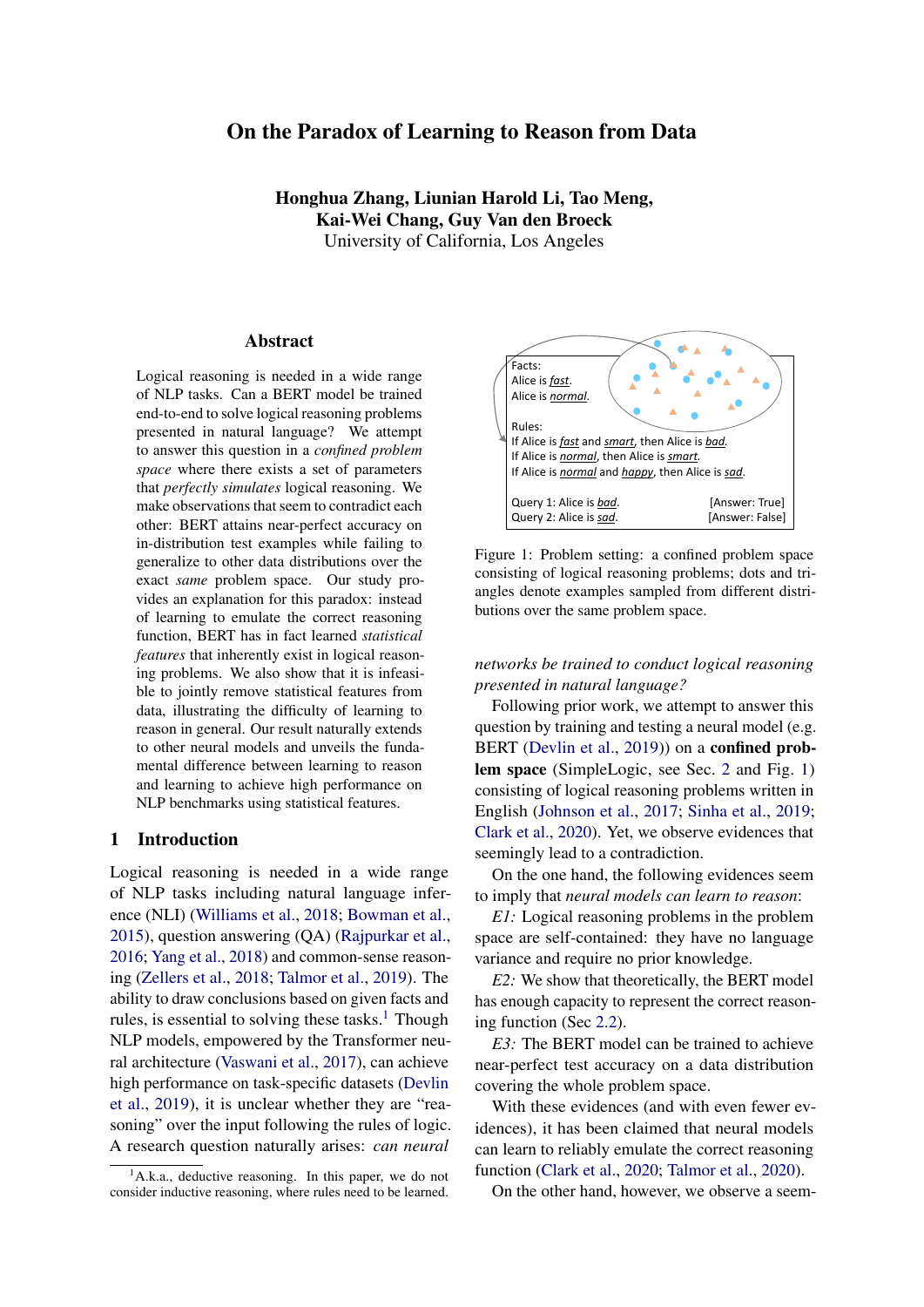on deductive reasoning, which is a general and fundamental reasoning problem. [Clark et al.](#page-8-3) [\(2020\)](#page-8-3) conducts a similar study to show that models can be trained to reason over language, while we observe the difficulty of learning to reason from data. [Xu](#page-9-19) [et al.](#page-9-19) [\(2019\)](#page-9-19) studies how well neural models can generalize on different types of reasoning problems from a theoretical perspective.

# 6 Conclusion

In this work, we study whether BERT can be trained to conduct logical reasoning in a confined problem space. Our work shows that though BERT can achieve near-perfect performance on a data distribution that covers the whole space, it always fails to generalize to other distributions that are even just slightly different. We demonstrate that the BERT model has not learned to emulate the correct reasoning function: it is in fact learning statistical features, which inherently exist in logical reasoning problems. We further show that it is computationally infeasible to identify and remove all such statistical features from training data, establishing the difficulty of learning to reason.

### Acknowledgements

This work is partially supported by a DARPA PTG grant, NSF grants #IIS-1943641, #IIS-1956441, #CCF-1837129, Samsung, CISCO, and a Sloan Fellowship. This work is supported in part by Amazon scholarship.

# **References**

- <span id="page-8-13"></span>Ibrahim Abdelaziz, Veronika Thost, Maxwell Crouse, and Achille Fokoue. 2020. An experimental study of formula embeddings for automated theorem proving in first-order logic. *CoRR*, abs/2002.00423.
- <span id="page-8-0"></span>Samuel R. Bowman, Gabor Angeli, Christopher Potts, and Christopher D. Manning. 2015. A large annotated corpus for learning natural language inference. In *EMNLP*. The Association for Computational Linguistics.
- <span id="page-8-8"></span>Christopher Clark, Mark Yatskar, and Luke Zettlemoyer. 2019. Don't take the easy way out: Ensemble based methods for avoiding known dataset biases. In *EMNLP/IJCNLP (1)*, pages 4067–4080. Association for Computational Linguistics.
- <span id="page-8-3"></span>Peter Clark, Oyvind Tafjord, and Kyle Richardson. 2020. Transformers as soft reasoners over language. In *IJCAI*. ijcai.org.
- <span id="page-8-12"></span>Maxwell Crouse, Ibrahim Abdelaziz, Cristina Cornelio, Veronika Thost, Lingfei Wu, Kenneth D. Forbus, and Achille Fokoue. 2019. Improving graph neural network representations of logical formulae with subgraph pooling. *CoRR*, abs/1911.06904.
- <span id="page-8-1"></span>Jacob Devlin, Ming-Wei Chang, Kenton Lee, and Kristina Toutanova. 2019. BERT: pre-training of deep bidirectional transformers for language understanding. In *NAACL-HLT (1)*. Association for Computational Linguistics.
- <span id="page-8-10"></span>Yanai Elazar, Hongming Zhang, Yoav Goldberg, and Dan Roth. 2021. Back to square one: Artifact detection, training and commonsense disentanglement in the winograd schema. *arXiv preprint arXiv:2104.08161*.
- <span id="page-8-5"></span>Nicolas Gontier, Koustuv Sinha, Siva Reddy, and Chris Pal. 2020. Measuring systematic generalization in neural proof generation with transformers. *Advances in Neural Information Processing Systems*, 33:22231–22242.
- <span id="page-8-7"></span>Suchin Gururangan, Swabha Swayamdipta, Omer Levy, Roy Schwartz, Samuel R. Bowman, and Noah A. Smith. 2018. Annotation artifacts in natural language inference data. In *NAACL-HLT (2)*. Association for Computational Linguistics.
- <span id="page-8-11"></span>Christopher Hahn, Frederik Schmitt, Jens U. Kreber, Markus Norman Rabe, and Bernd Finkbeiner. 2021. Teaching temporal logics to neural networks. In *ICLR*. OpenReview.net.
- <span id="page-8-9"></span>He He, Sheng Zha, and Haohan Wang. 2019. Unlearn dataset bias in natural language inference by fitting the residual. In *DeepLo@EMNLP-IJCNLP*, pages 132–142. Association for Computational Linguistics.
- <span id="page-8-2"></span>Justin Johnson, Bharath Hariharan, Laurens van der Maaten, Li Fei-Fei, C. Lawrence Zitnick, and Ross B. Girshick. 2017. CLEVR: A diagnostic dataset for compositional language and elementary visual reasoning. In *CVPR*. IEEE Computer Society.
- <span id="page-8-6"></span>Pang Wei Koh, Shiori Sagawa, Henrik Marklund, Sang Michael Xie, Marvin Zhang, Akshay Balsubramani, Weihua Hu, Michihiro Yasunaga, Richard Lanas Phillips, Irena Gao, et al. 2021. Wilds: A benchmark of in-the-wild distribution shifts. In *International Conference on Machine Learning*, pages 5637–5664. PMLR.
- <span id="page-8-14"></span>Guillaume Lample and François Charton. 2020. Deep learning for symbolic mathematics. In *ICLR*. Open-Review.net.
- <span id="page-8-4"></span>Kevin Lin, Oyvind Tafjord, Peter Clark, and Matt Gardner. 2019. Reasoning over paragraph effects in situations. *arXiv preprint arXiv:1908.05852*.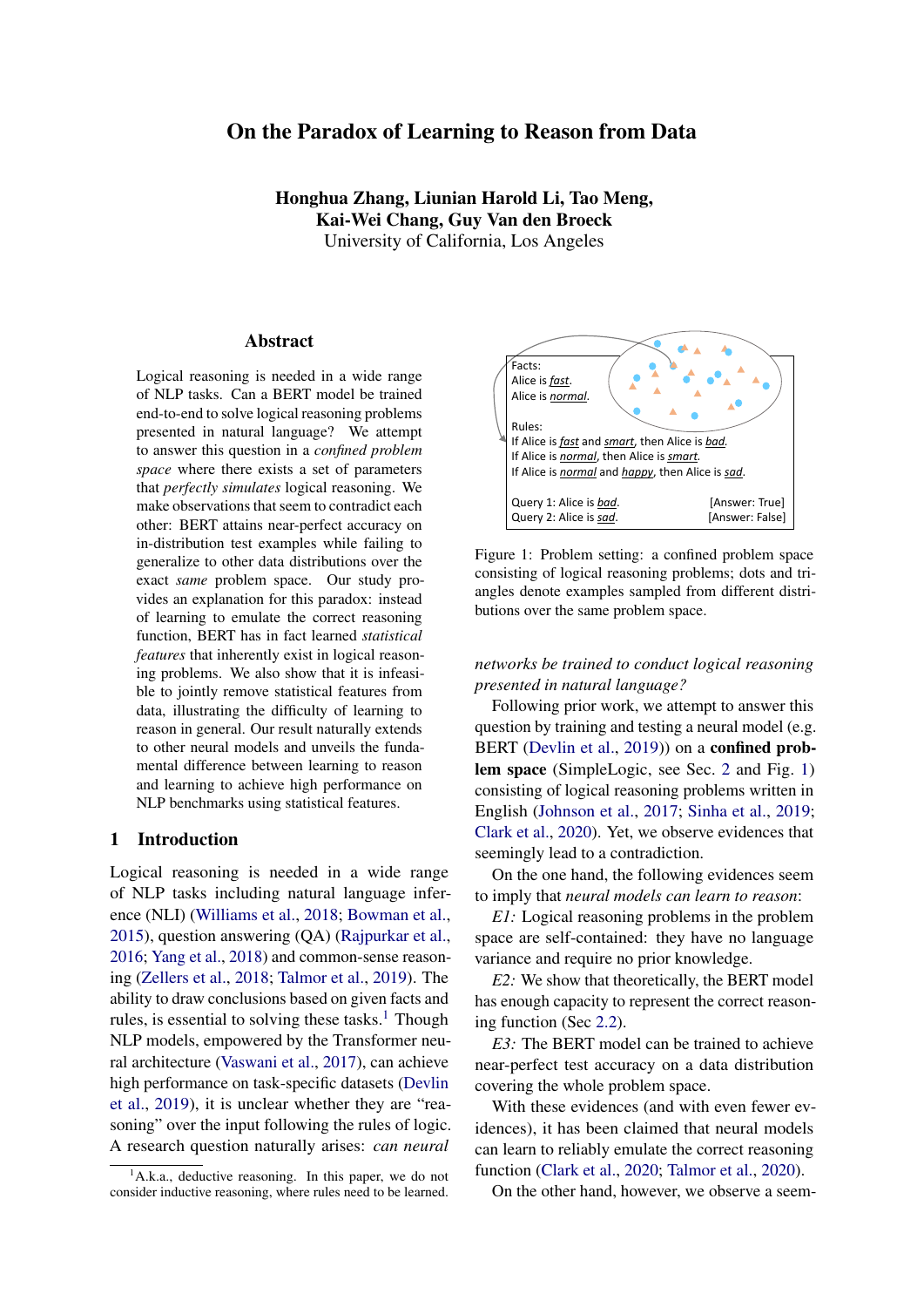- <span id="page-9-14"></span>Jian Liu, Leyang Cui, Hanmeng Liu, Dandan Huang, Yile Wang, and Yue Zhang. 2020. Logiqa: A challenge dataset for machine reading comprehension with logical reasoning. In *IJCAI*. ijcai.org.
- <span id="page-9-10"></span>Andrew L. Maas, Raymond E. Daly, Peter T. Pham, Dan Huang, Andrew Y. Ng, and Christopher Potts. 2011. [Learning word vectors for sentiment analy](http://www.aclweb.org/anthology/P11-1015)[sis.](http://www.aclweb.org/anthology/P11-1015) In *Proceedings of the 49th Annual Meeting of the Association for Computational Linguistics: Human Language Technologies*, pages 142–150, Portland, Oregon, USA. Association for Computational Linguistics.
- <span id="page-9-13"></span>Tom McCoy, Ellie Pavlick, and Tal Linzen. 2019. Right for the wrong reasons: Diagnosing syntactic heuristics in natural language inference. In *Proceedings of the 57th Annual Meeting of the Association for Computational Linguistics*, pages 3428–3448.
- <span id="page-9-1"></span>Pranav Rajpurkar, Jian Zhang, Konstantin Lopyrev, and Percy Liang. 2016. Squad: 100, 000+ questions for machine comprehension of text. In *EMNLP*, pages 2383–2392. The Association for Computational Linguistics.
- <span id="page-9-18"></span>David Saxton, Edward Grefenstette, Felix Hill, and Pushmeet Kohli. 2019. Analysing mathematical reasoning abilities of neural models. In *ICLR (Poster)*. OpenReview.net.
- <span id="page-9-16"></span>Daniel Selsam, Matthew Lamm, Benedikt Bünz, Percy Liang, Leonardo de Moura, and David L. Dill. 2019. Learning a SAT solver from single-bit supervision. In *ICLR (Poster)*. OpenReview.net.
- <span id="page-9-6"></span>Koustuv Sinha, Shagun Sodhani, Jin Dong, Joelle Pineau, and William L. Hamilton. 2019. CLUTRR: A diagnostic benchmark for inductive reasoning from text. In *EMNLP/IJCNLP (1)*, pages 4505– 4514. Association for Computational Linguistics.
- <span id="page-9-4"></span>Alon Talmor, Jonathan Herzig, Nicholas Lourie, and Jonathan Berant. 2019. Commonsenseqa: A question answering challenge targeting commonsense knowledge. In *NAACL-HLT (1)*, pages 4149–4158. Association for Computational Linguistics.
- <span id="page-9-7"></span>Alon Talmor, Oyvind Tafjord, Peter Clark, Yoav Goldberg, and Jonathan Berant. 2020. Leap-of-thought: Teaching pre-trained models to systematically reason over implicit knowledge. *Advances in Neural Information Processing Systems*, 33:20227–20237.
- <span id="page-9-15"></span>Jidong Tian, Yitian Li, Wenqing Chen, Liqiang Xiao, Hao He, and Yaohui Jin. 2021. Diagnosing the firstorder logical reasoning ability through logicnli. In *EMNLP (1)*. Association for Computational Linguistics.
- <span id="page-9-5"></span>Ashish Vaswani, Noam Shazeer, Niki Parmar, Jakob Uszkoreit, Llion Jones, Aidan N. Gomez, Lukasz Kaiser, and Illia Polosukhin. 2017. Attention is all you need. In *NIPS*, pages 5998–6008.
- <span id="page-9-8"></span>Yoav Wald, Amir Feder, Daniel Greenfeld, and Uri Shalit. 2021. On calibration and out-of-domain generalization. In *NeurIPS*, pages 2215–2227.
- <span id="page-9-17"></span>Po-Wei Wang, Priya L. Donti, Bryan Wilder, and J. Zico Kolter. 2019. Satnet: Bridging deep learning and logical reasoning using a differentiable satisfiability solver. In *ICML*, Proceedings of Machine Learning Research. PMLR.
- <span id="page-9-11"></span>Sean Welleck, Jiacheng Liu, Ronan Le Bras, Hannaneh Hajishirzi, Yejin Choi, and Kyunghyun Cho. 2021. Naturalproofs: Mathematical theorem proving in natural language. *arXiv preprint arXiv:2104.01112*.
- <span id="page-9-0"></span>Adina Williams, Nikita Nangia, and Samuel R. Bowman. 2018. A broad-coverage challenge corpus for sentence understanding through inference. In *NAACL-HLT*. Association for Computational Linguistics.
- <span id="page-9-19"></span>Keyulu Xu, Jingling Li, Mozhi Zhang, Simon S Du, Ken-ichi Kawarabayashi, and Stefanie Jegelka. 2019. What can neural networks reason about? *arXiv preprint arXiv:1905.13211*.
- <span id="page-9-2"></span>Zhilin Yang, Peng Qi, Saizheng Zhang, Yoshua Bengio, William W. Cohen, Ruslan Salakhutdinov, and Christopher D. Manning. 2018. Hotpotqa: A dataset for diverse, explainable multi-hop question answering. In *EMNLP*, pages 2369–2380. Association for Computational Linguistics.
- <span id="page-9-9"></span>Da Yin, Liunian Harold Li, Ziniu Hu, Nanyun Peng, and Kai-Wei Chang. 2021. Broaden the vision: Geodiverse visual commonsense reasoning. In *EMNLP (1)*, pages 2115–2129. Association for Computational Linguistics.
- <span id="page-9-12"></span>Weihao Yu, Zihang Jiang, Yanfei Dong, and Jiashi Feng. 2020. Reclor: A reading comprehension dataset requiring logical reasoning. In *ICLR*. Open-Review.net.
- <span id="page-9-3"></span>Rowan Zellers, Yonatan Bisk, Roy Schwartz, and Yejin Choi. 2018. SWAG: A large-scale adversarial dataset for grounded commonsense inference. In *EMNLP*. Association for Computational Linguistics.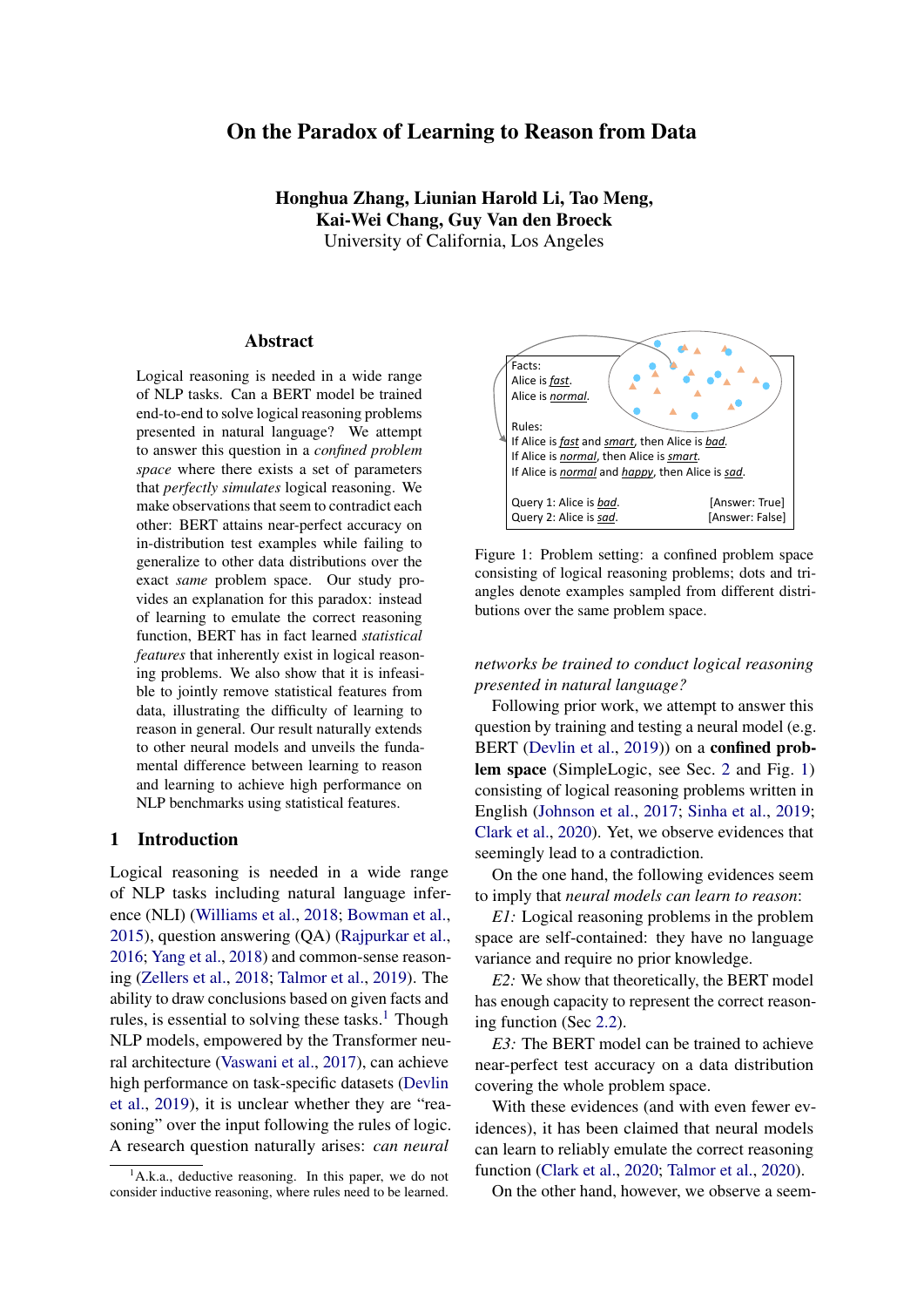

# A Statistical Features in Different Data Distributions

(a) Statistics for examples generated by Rule-Priority (RP).



(c) Statistics for examples generated by uniform sampling; we only consider examples with #pred = 30 as a good-enough approximation: over 99% of the examples generated by uniform sampling have  $\#pred = 30$ .

Figure 6: #rule is a statistical feature for RP, LP and the uniform distribution. Even though  $Pr(\text{label} = 1/\text{Hrule})$ increases as #rule increases for all three distributions, it follows a slightly different pattern for each distribution; that is to say, the correlation between #rule and the label changes as the underlying data distribution changes, which explains the generalization failure we observed.



(a) Statistics for examples generated by Rule-Priority (RP).



(c) Statistics for examples generated by uniform sampling; we only consider examples with  $\# pred = 30$  and  $\# rule = 120$  as a good-enough approximation: over 99% of the examples generated by uniform sampling have #pred = 30 and #rule = 120.



(b) Statistics for examples generated by Label-Priority (LP).



(b) Statistics for examples generated by Label-Priority (LP).

Figure 7: #fact is a statistical feature for RP, LP and the uniform distribution.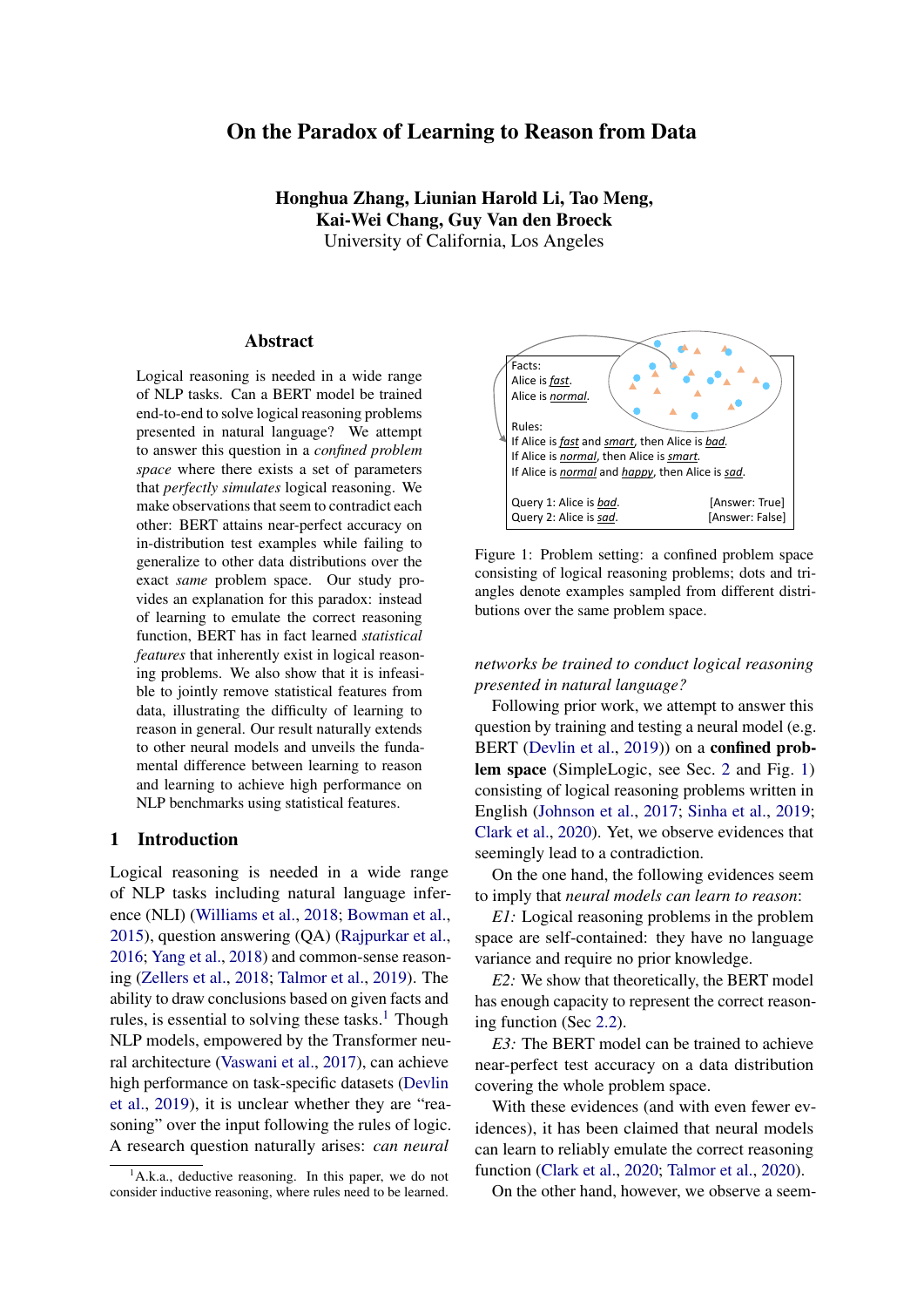

(a) Statistics for examples generated by Rule-Priority (RP).



(c) Statistics for examples generated by uniform sampling; we only consider examples with  $\# pred = 30$  and  $\#rule = 120$  as a good-enough approximation: over 99% of the examples generated by uniform sampling have #pred =  $30$  and #rule =  $120$ .

Figure 8: branching\_factor is a statistical feature for RP, LP and the uniform distribution.



(b) Statistics for examples generated by Label-Priority (LP).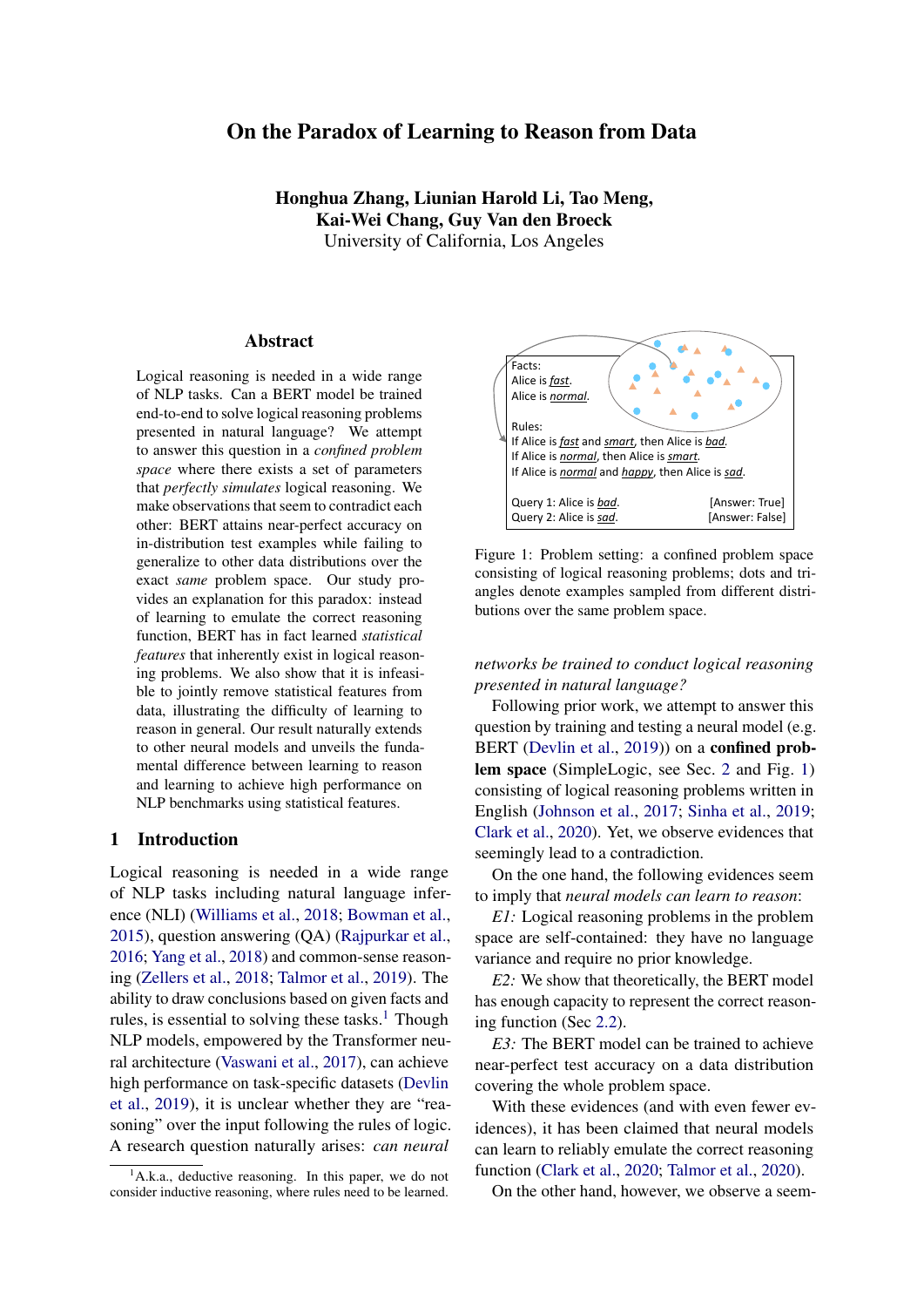# B Sampling Examples from SimpleLogic

# B.1 Algorithms: Rule-Priority & Label-Priority

|                                                | <b>b</b> <i>Label-Priority</i> (LP)                     |
|------------------------------------------------|---------------------------------------------------------|
|                                                | 1: $pred\_num$ $U[5, 30]$                               |
|                                                | 2: preds Sample(vocab; pred_num)                        |
|                                                | 3: $rule\_num$ $U[0, 4$ $pred\_num]$                    |
| <b>a</b> Rule-Priority (RP)                    | 4: set $I$ $U[1$ ; pred_num=2] and group preds          |
|                                                | 5: into / layers                                        |
| 1: $pred\_num$ $U[5;30]$                       | 6: for predicate $\rho$ in layer 1 <i>i</i><br>/ do     |
| 2: preds Sample(vocab; pred_num)               | U[0, 1]<br>7:<br>$\sigma$                               |
|                                                | 8:<br>assign label q to predicate $p$                   |
|                                                | if $i > 1$ then<br>9:                                   |
| 5: <i>rules</i> empty array                    | 10:<br><i>k</i> $U[1,3]$                                |
| 6: while size of $rules < rule_$ num do        | 11:<br>cand<br>nodes in layer $i \neq 1$                |
| body_num $U[1,3]$<br>7:                        | 12:<br>with label = $q$                                 |
| body Sample(preds; body_num)<br>8:             | 13: body Sample(cand; k)                                |
| head Sample(preds; 1)<br>9:                    | 14:<br>add body ! p to rules                            |
| if tail $\&$ body then<br>10:                  | 15:<br>end if                                           |
| add body ! head to rules<br>11:                | 16: end for                                             |
| 12:<br>end if                                  | 17: while size of <i>rules &lt; rule_num</i> do         |
| $13:$ end while                                | body_num $U[1,3]$<br>18:                                |
| 14: $fact\_num$ $U[0; pred\_num]$              | body Sample(preds; body_num)<br>19:                     |
| Sample(preds; fact_num)<br>15: <i>facts</i>    | head Sample(preds;1)<br>20:                             |
| 16: query Sample(preds; 1)                     | 21:<br>add body ! tail to rules unless tail has label 0 |
| 17: Compute <i>label</i> via forward-chaining. | and                                                     |
| 18: return (facts; rules; query; label)        | all predicates in <i>body</i> has label 1.<br>22:       |
|                                                | 23: end while                                           |
|                                                | 24: $facts$ predicates in layer 1 with label = 1        |
|                                                | 25: query Sample(preds; 1)                              |
|                                                | 26: label<br>pre-assigned label for <i>query</i>        |
|                                                | 27: return (facts; rules; query; label)                 |

Figure 9: Two sampling algorithms Rule-Priority and Label-Priority. Sample( $X; k$ ) returns a random subset from X of size k.  $U[X; Y]$  denotes the uniform distribution over the integers between X and Y.

# <span id="page-12-0"></span>C Construction Proof of Theorem 1

We prove theorem [1](#page-2-3) by construction: in N-layer BERT model, we take the first layer as parsing layer, the last layer as output layer and the rest layers as forward chaining reasoning layer. Basically, in the parsing layer we preprocess the natural language input. In forward chaining reasoning layers, the model iteratively broadcast the RHSs to all LHSs, and check the left hand side (LHS) of each rule and update the status of the right hand side (RHS). Here we introduce the general idea of the construction, and we will release the source code for the detailed parameters assignments.

# C.1 Pre-processing Parameters Construction

**Predicate Signature** For each predicate P, we generate its signature  $Sign_{P}$ , which is a 60-dimensional unit vector, satisfying that for two different predicates  $P_1$ ;  $P_2$ ; Sign<sub>P1</sub> Sign<sub>P2</sub> < 0.5: We can randomly generate those vectors and check until the constraints are satisfied. Empirically it takes no more than 200 trials.

Meaningful Vector In parsing layer, we process the natural language inputs as multiple "meaningful vectors". The meaningful vectors are stored in form of  $L_A$  // $L_B$  // $L_C$  // $R$ / $/0^{512}$ ; representing a rule  $L_A \sim$  $L_B \triangle L_C$  ! R: Each segment  $L_A$ ;  $L_B$ ;  $L_C$ ; R has 64 dimensions, representing a predicate or a always True/False dummy predicate. For each predicate  $P$ , the first 63 dimensions, denoted as  $P^{sign}$ , form the signature of the predicate, and the last dimension is a Boolean variable, denoted as  $P<sup>V</sup>$ . The following information is converted into meaningful vectors: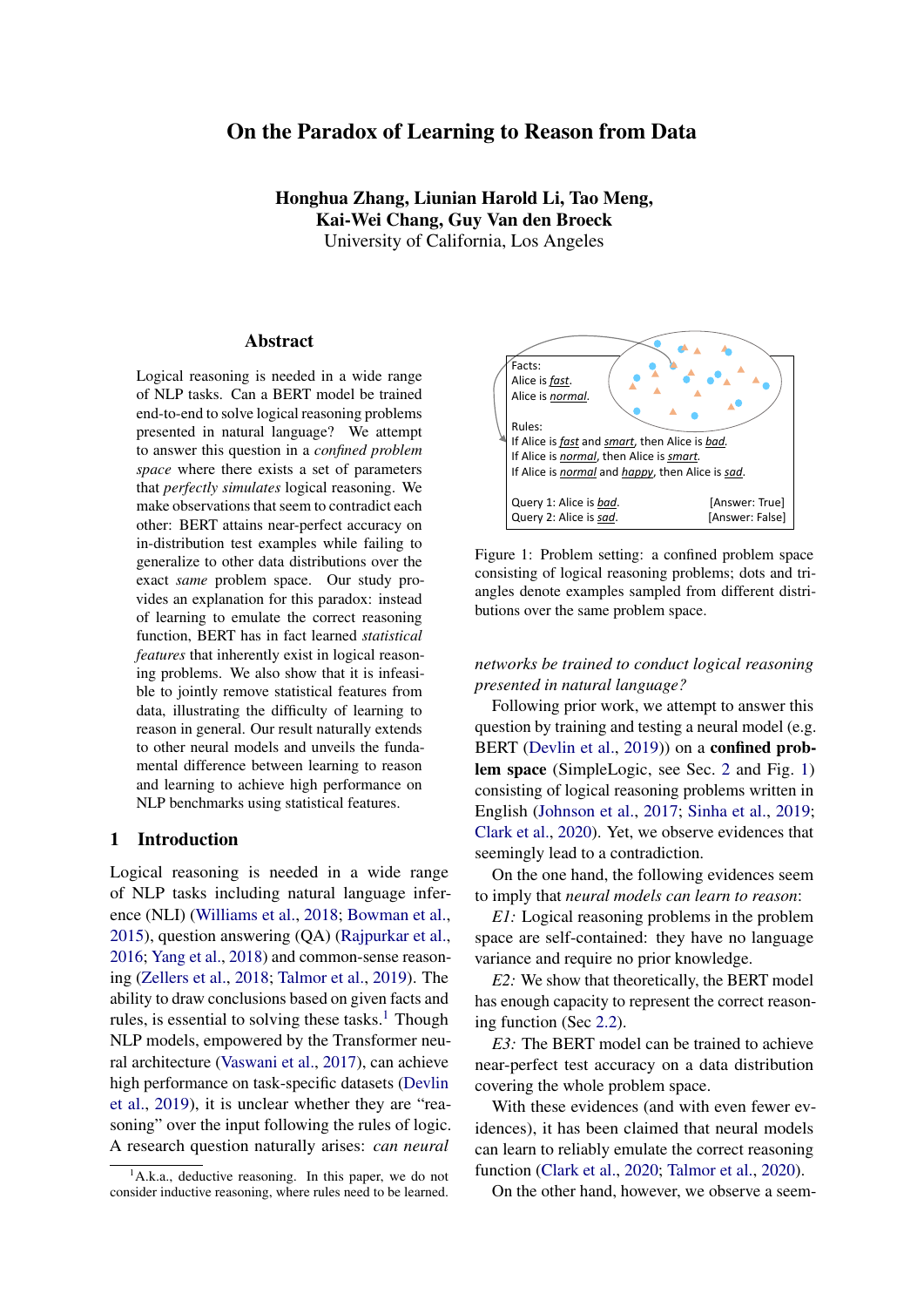- 1. Rule  $LHS$  ! RHS : if the LHS has less than 3 predicates, we make it up by adding always True dummy predicate(s), and then encode it into meaningful vector, stored in the separating token follows the rule. In addition, for each predicate  $P$  in LHS, we encode a dummy meaningful vector as F alse  $\ell$  P and store it in the encoding of P. This operation makes sure that every predicate in the input sentence occurs at least once in RHS among all meaningful vectors. We will see the purpose later.
- 2. Fact P: we represent it by a rule  $True$  ! P, and then encode it into meaningful vector and store it in the embedding of the separating token follows the fact.
- 3. Query  $Q$ : we represent it by a rule  $Q / Q$ , encode and store it in the [CLS] token at beginning.

Hence, in the embedding, some positions are encoded by meaningful vectors. For the rest positions, we use zero vectors as their embeddings.

### C.2 Forward Chaining Parameters Construction

Generally, to simulate the forward chaining algorithm, we use the attention process to globally broadcast the true value in RHSs to LHSs, and use the MLP layers to do local inference for each rule from the LHS to the RHS.

In attention process, for each meaningful vector, the predicates in LHS look to the RHS of others (including itself). If a RHS has the same signature as the current predicate, the boolean value of the RHS is added to the boolean value of the current predicate. Specifically, we construct three heads. We denote  $Q_i^{(k)}$  $\int_{i}^{N}$  to stand for the query vector of the i-th token of the k-th attention head. For a meaningful vector written as  $L_A$ j/ $L_B$ j/ $L_C$ j/ $R_j$ j $0^{512}$ ;

$$
Q_i^{(1)} = L_A^{sign} / J_{\frac{1}{4}}^1; Q_i^{(2)} = L_B^{sign} / J_{\frac{1}{4}}^1; Q_i^{(1)} = L_C^{sign} / J_{\frac{1}{4}}^1
$$
  
\n
$$
K_i^{(1)} = R; K_i^{(2)} = R; K_i^{(3)} = R
$$
  
\n
$$
V_i^{(1)} = 0^{63} / J R^{\nu}; V_i^{(2)} = 0^{63} / J R^{\nu}; V_i^{(3)} = 0^{63} / J R^{\nu}
$$

Here is a pre-defined constant. The attention weight to a different predicate is at most  $\frac{3}{4}$ , while the attention weight to the same predicate is at least , and the predicate with positive boolean value has even larger  $(\frac{5}{4})$  attention weight. Thus, with a large enough constant , we are able to make the attention distribution peaky. Theoretically, when  $\geq 300$  ln 10; we can guarantee that the attention result

$$
Attention(Q; K; V) = softmax \bigoplus_{i}^{QK^{T}} V
$$

satisfies that the value is in the range of [0:8; 1:0] if the predicate on LHS is boardcasted by some RHS with true value, otherwise it is in the range of  $[0, 0.2]$ .

This attention results are added to the original vectors by the skipped connection. After that, we use the two-layer MLP to do the local inference in each meaningful vector. Specifically, we set

$$
10[ReLU(L_A + L_B + L_C' \t 2.3)
$$
  
ReLU(L\_A' + L\_B' + L\_C' \t 2.4)]

as the updated  $R^V$ . Thus,  $R^V = 1$  if and only if all the boolean values in LHS are true, otherwise  $R^V = 0$ . We also set  $L_A^{\nu}$ ;  $L_B^{\nu}$  as 0 for the next round of inference.

#### C.3 Output Layer Parameters Construction

In output layer, we take out the Boolean value of the RHS of the meaningful vector in [CLS] token.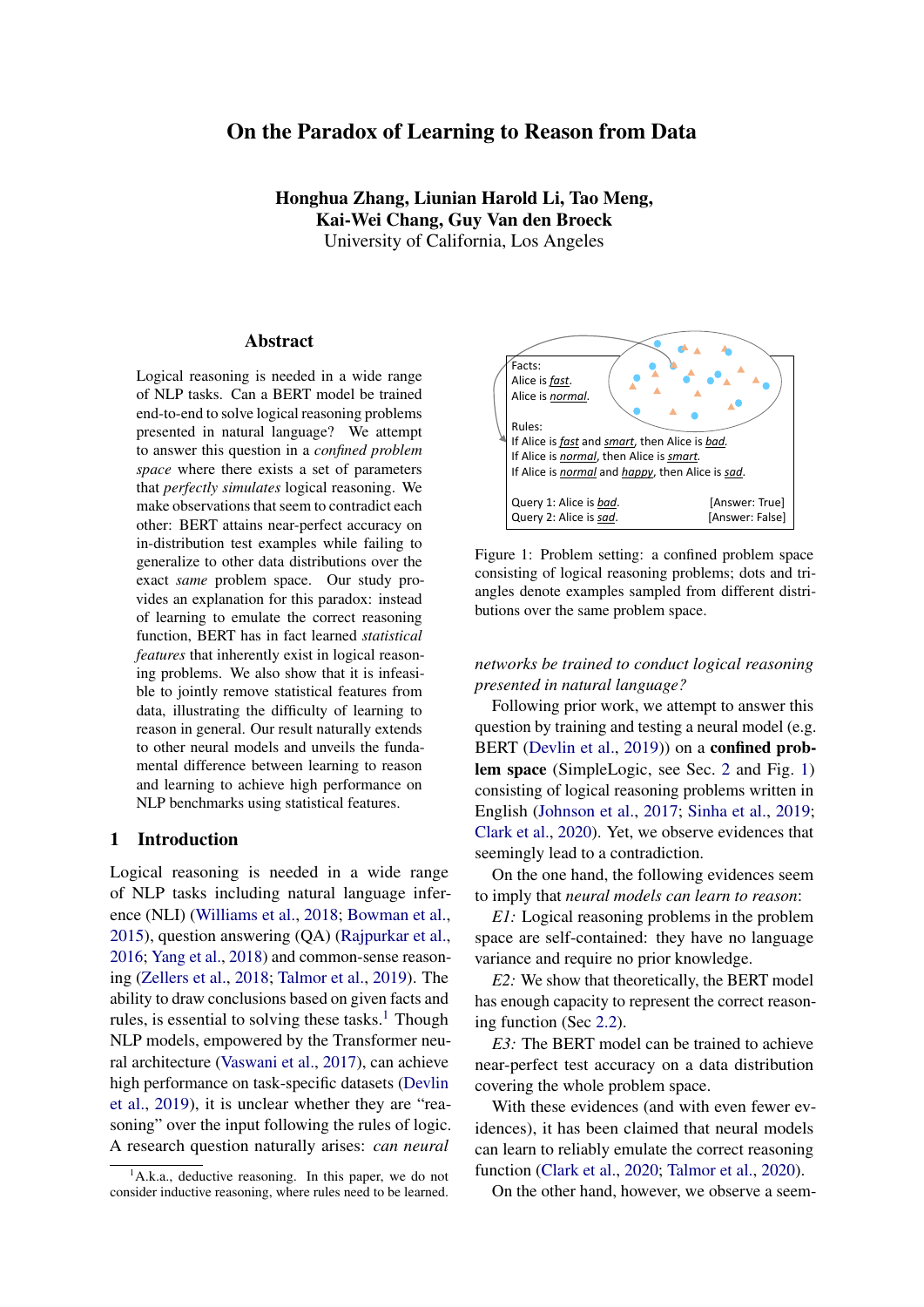# D Examples from SimpleLogic

Rules: If messy and hypocritical and lonely, then shiny. If tame, then friendly. If plain and shiny and homely, then nervous. If tender, then hypocritical. If dull and impatient and plain, then tame. If spotless, then perfect. If elegant and tender, then homely. If lonely and inquisitive and plain, then homely. If proud, then quaint. If outrageous and homely and impatient, then messy. If quaint, then outrageous. If elegant and glamorous and ugly, then homely. If perfect and sincere and mean, then ambitious. If spotless and quaint and tame, then messy. If tame and sincere and homely, then elegant. If ambitious, then elegant. If shiny and proud, then combative. If quaint and elegant and nervous, then impatient. If glamorous, then outrageous. If proud, then friendly. If combative and nervous, then outrageous. If outrageous and quaint, then careless. If lonely and plain, then inquisitive. If lonely and ugly and combative, then tame. If friendly, then dull. If lonely, then tame. If tender and plain and lonely, then elegant. If glamorous, then hypocritical. If tame and helpless and impatient, then friendly. If careless and messy, then nervous. If combative and shiny, then inquisitive. If plain and outrageous and ugly, then glamorous. If careless and quaint and spotless, then combative. If homely, then helpless. If ambitious, then proud. If messy and ugly, then inquisitive. If perfect, then proud. If helpless and perfect, then elegant. If perfect, then lonely. If lonely and hypocritical, then perfect. If perfect, then friendly. If tender and messy and ambitious, then quaint. If proud, then mean. If outrageous, then perfect. If nervous, then inquisitive. If hypocritical and homely and nervous, then tender. If friendly and dull and outrageous, then ambitious. If glamorous, then proud. If impatient and nervous, then spotless. If mean and quaint and lonely, then spotless. If glamorous, then careless. If dull and mean, then elegant. If homely, then proud. If inquisitive and plain, then ugly. If tender, then homely. If proud and quaint and lonely, then outrageous. If glamorous and perfect and dull, then messy. If helpless and tame and tender, then proud. If friendly and mean, then helpless. If inquisitive, then spotless. If shiny, then tame. If perfect and quaint, then careless. If careless and nervous and combative, then homely. If outrageous and inquisitive and elegant, then hypocritical. If tender and quaint and perfect, then careless. If mean and friendly and ambitious, then combative. Facts: Alice shiny. Alice tender. Alice lonely. Query: Alice is dull ? Label: True Proof Depth: 3 From: RP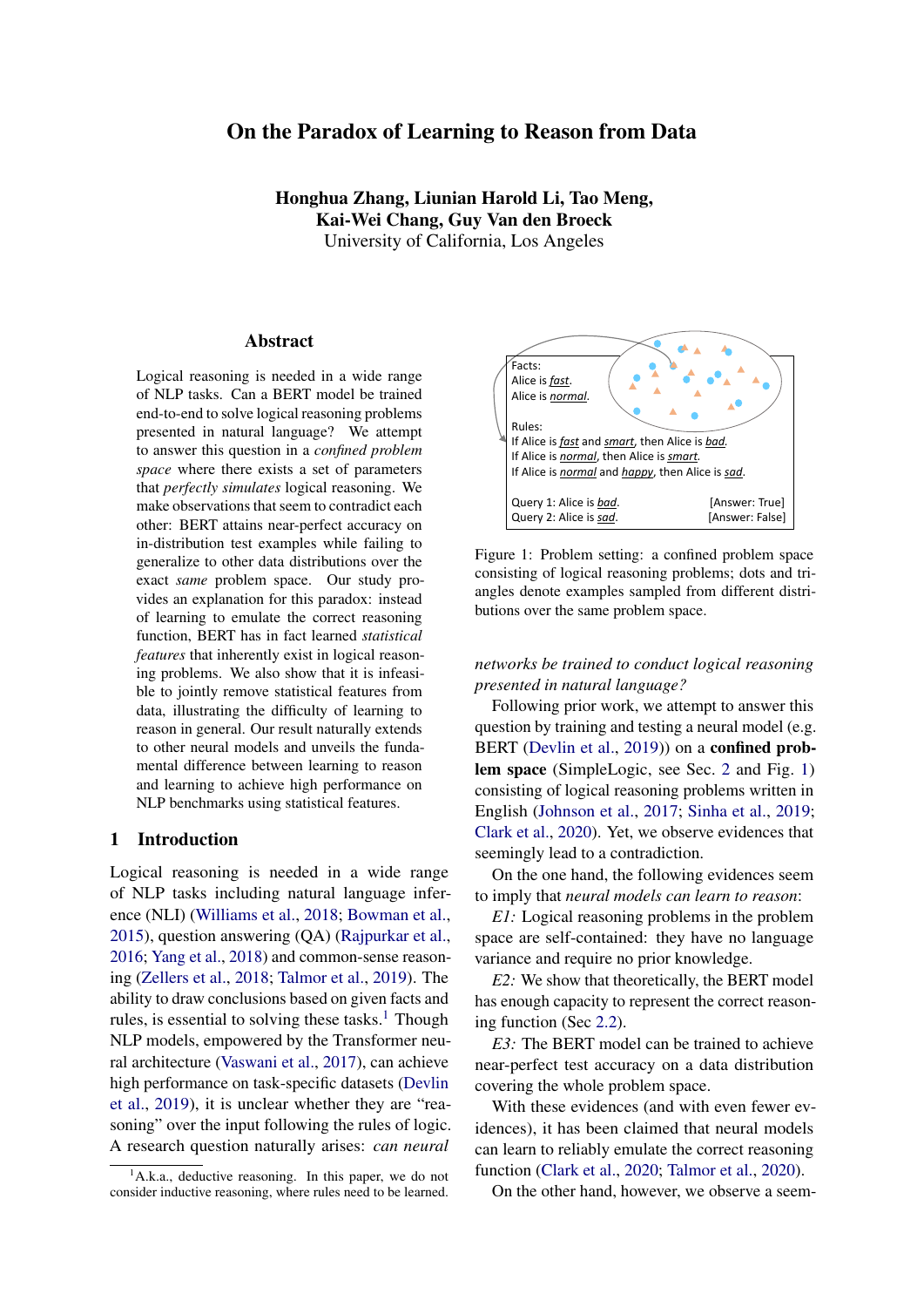Rules: If comfortable, then tense. If nervous, then blushing. If nervous and difficult, then beautiful. If disgusted, then clean. If talkative and aggressive, then light. If versatile and supportive, then beautiful. If aggressive, then different. If glamorous and supportive and pleasant, then inexpensive. If light and outrageous and modern, then pleasant. If blushing, then tense. If beautiful, then clean. If perfect and inexpensive, then comfortable. If modern and different, then supportive. If tense, then glamorous. If talkative and aggressive and perfect, then blushing. If versatile, then outrageous. If tense, then perfect. If modern and perfect and inexpensive, then difficult. If versatile and aggressive, then reserved. If comfortable and versatile, then modern. If pleasant and versatile, then reserved. If clean and tense and difficult, then outrageous. If glamorous and modern, then courageous. If elegant and clean, then perfect. If pleasant, then tense. If versatile and blushing and elegant, then light. If reserved, then clean. If clean and talkative and difficult, then reserved. If light, then courageous. If blushing, then light. If different and beautiful, then modern. If disgusted and talkative, then perfect. If elegant and reserved and talkative, then aggressive. If elegant and courageous, then outrageous. If modern and difficult, then disgusted. If supportive and beautiful, then light. If blushing, then glamorous. If comfortable and modern and glamorous, then blushing. If disgusted and inexpensive and talkative, then difficult. If different and clean and disgusted, then modern. If clean and talkative and light, then supportive. If modern and nervous, then difficult. If talkative and aggressive, then modern. If tense and beautiful, then supportive. If modern and inexpensive and glamorous, then comfortable. If difficult and beautiful and modern, then supportive. If nervous and elegant and aggressive, then modern. If tense, then light. If comfortable and inexpensive and disgusted, then tense. If inexpensive and elegant, then nervous. If nervous, then elegant. If glamorous and pleasant, then elegant. If elegant and outrageous, then pleasant. If aggressive and disgusted and comfortable, then light. If talkative and reserved, then clean. If aggressive and modern and inexpensive, then supportive. If reserved and versatile and glamorous, then modern. If comfortable and pleasant and beautiful, then outrageous. If nervous and different and elegant, then modern. If difficult and perfect and outrageous, then tense. If comfortable and blushing and glamorous, then clean. If disgusted, then inexpensive. If inexpensive and tense, then blushing. If elegant, then aggressive. If inexpensive and versatile, then pleasant. If supportive and tense and beautiful, then disgusted. If glamorous and beautiful, then talkative. If tense and reserved, then beautiful. If different, then pleasant. If glamorous and supportive, then clean.

Facts: Alice versatile. Alice beautiful. Alice light. Alice glamorous. Alice outrageous. Alice difficult. Query: Alice is comfortable ?

Label: True Proof Depth: 6 From: RP